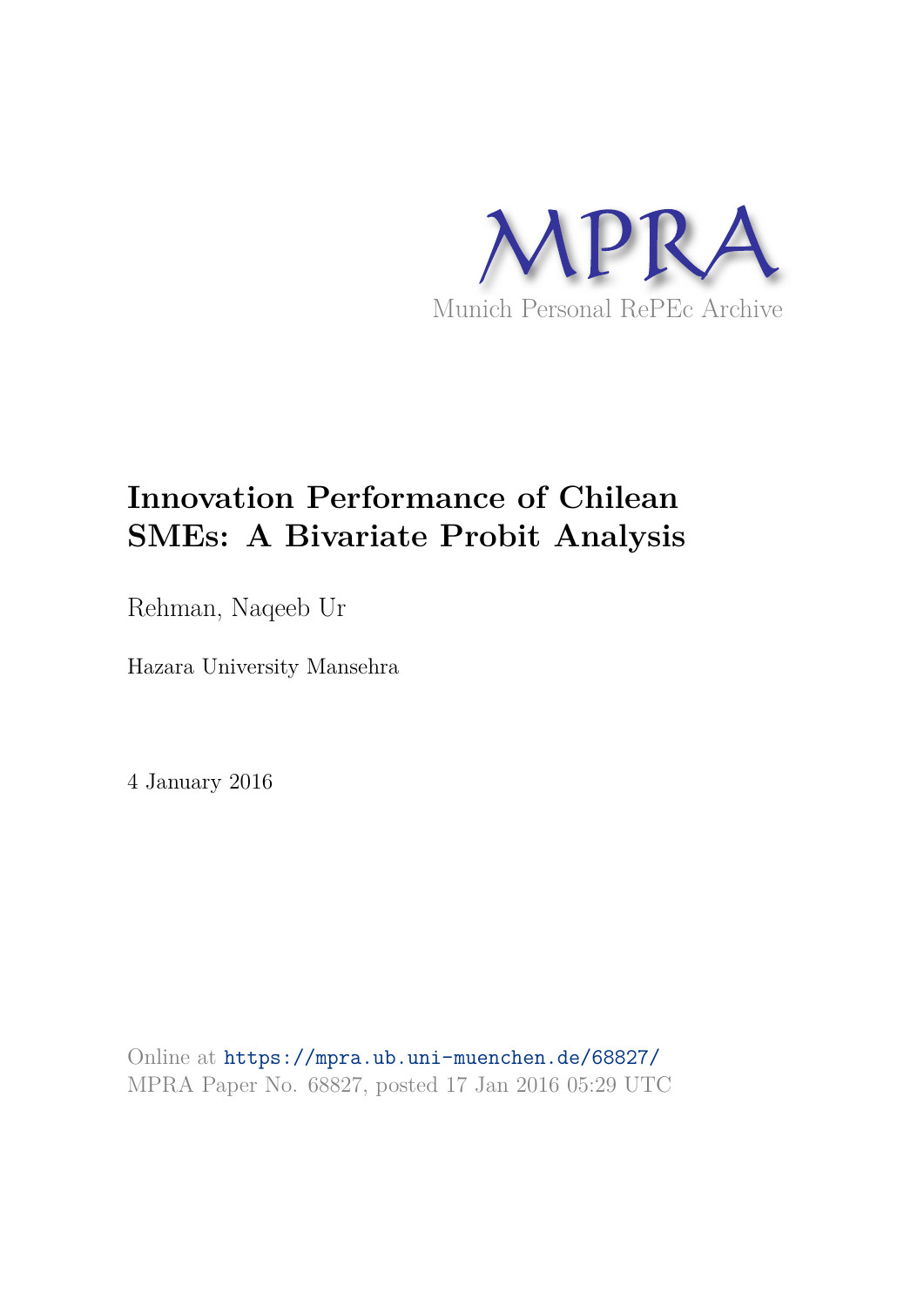#### **Innovation Performance of Chilean Firms: A Bivariate Probit Analysis**

## **Naqeeb Ur Rehman, PhD (Economics) Hazara University Mansehra**

## **Abstract**

The purpose of this paper is to investigate the innovation activities of Chilean firms' by using micro level data. Previous studies showed research gap related to micro level analysis of the Chilean SMEs. For the first time, multiple proxies have been used as dependent variables (product/process innovations and patent application/spending), which is neglected by the past studies. A micro level data has been obtained from the World Bank, Enterprise Survey on 696 Chilean SMEs. Bivariate probit estimation method has been used. The results showed that SMEs are less likely to apply for patents and introduce product innovations. This outcome indicates that Chilean SMEs face resource constraint in terms of introducing product innovations and applying for patents. In addition, SMEs undertaking R&D and making network ties with other research institutions are more likely to introduce patents and product innovations. Similarly, SMEs that are engage in quality programs are more likely to spend on patents. Lastly, SMEs with public support for innovation activities positively influence the patent application. Findings imply that SMEs investment in knowledge based assets (e.g., R&D, networks and quality methods) accelerate their innovation output. Policy makers should not only provide financial incentives (R&D subsidies) to SMEs but also encourage their strong ties with research institutions for higher innovation output.

**Keywords:** Innovation, R&D, SMEs

#### **1. Introduction**

Numerous researchers emphasized the knowledge based resources (intangibles) as determinants of firms' innovation performance (*e.g.,* Bozic and Radas, 2009). These knowledge based resources are the internal characteristics of the firm and facilitate its sustained competitive advantage. Studies (Wang *et al.* 2014; Peter *et al.* 2013;) on innovation suggest that firms' can maximize their innovation activities through investment in knowledge based resources. These knowledge based resources which are mostly intangibles such as investment in R&D, business improvement methods, patents and network relations have a significant impact on the firms' innovation output (Fabrizio, 2009; Berk and Johansson, 2014). Likewise, Innovation increases the firms' internal stock of knowledge (Gloet and Samson, 2012) and this stock of knowledge improve the firms' ability to internalize the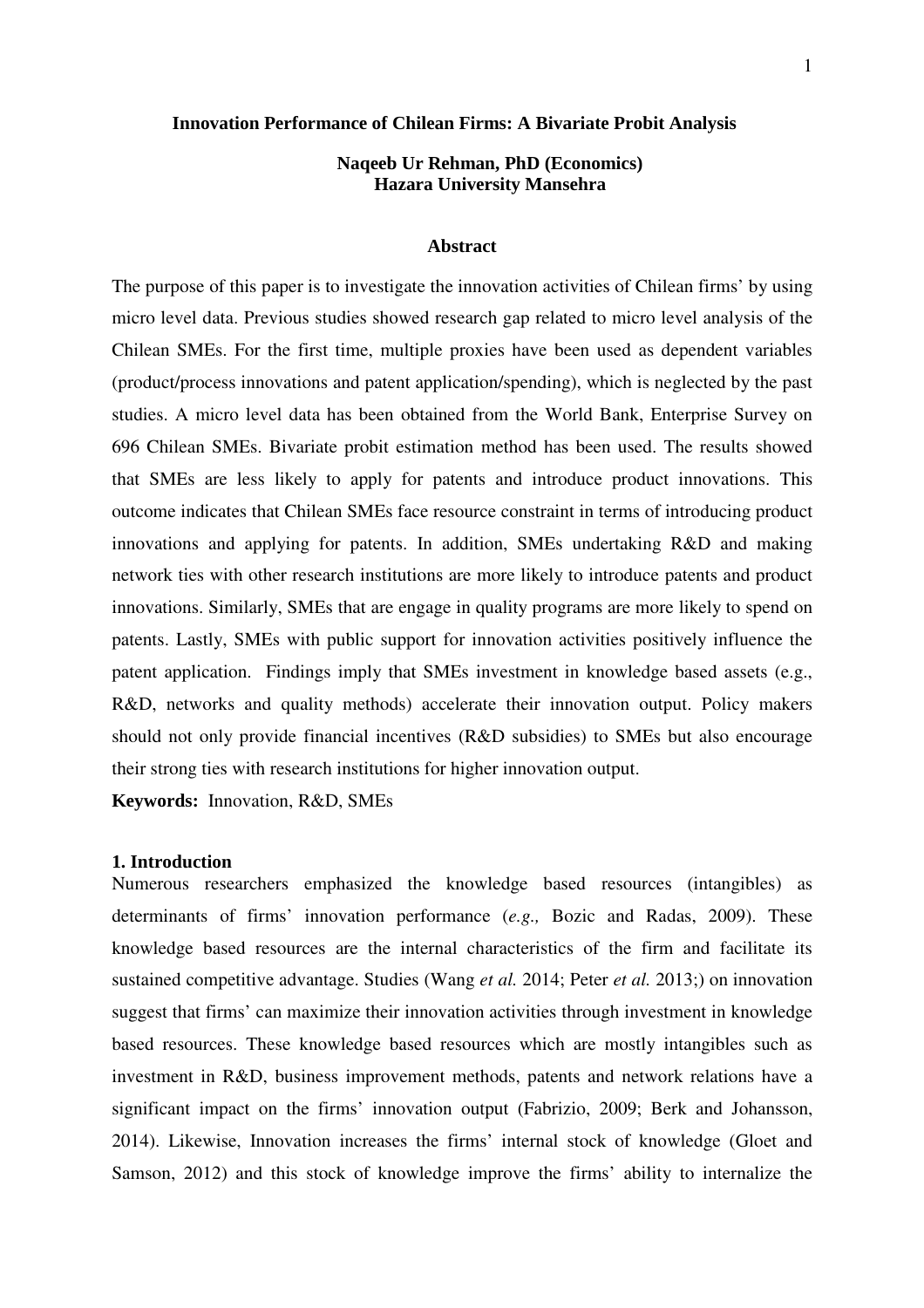external knowledge, which is called absorptive capacity (Cohen and Levinthal, 1990; Harris and Reid, 2010). In particular, this empirical study is more focused on the analysis of innovation activities of small and medium enterprises (SMEs) because these are the cornerstone for most of the economies in the world. In Europe, 99% of the Industry is comprises SMEs (<250 employees) and provides 70% of the employment opportunities (Neito and Santamaria, 2010). More specifically, in Chile more than 90% of enterprises are SMEs and approximately 60% of the workforce is employed in the business sector. This indicates that SMEs in developed and developing countries provide a major source of workforce in the country.

On the one hand, in the developing countries where poverty, unemployment, low income per capita, low literacy, high inflation and interest rates hinder the economic growth, SMEs contribute significantly to the national income and provide employment opportunities (Ghoneim, 2003; Moktan, 2007; Drnovsek, 2004). On the other hand, SMEs have lower survival rates than large firms because of their resource constraints (financial and nonfinancial) (Beck *et al.* 2005). This indicates that SMEs are less innovative than large firms. Specifically, the aim of this study is to provide the key determinants of innovation performance (as output) which is derived from the knowledge-based view of the firm's. Moreover, this study has formed a basic research question which is as follows: Why are SMEs less innovative? To answer this research question this study has identified the important knowledge based resources (i.e., R&D, networks, quality programs) to analyze the Chilean SMEs innovation performance. While, product and process innovation, patent application and patent spending are the proxies of measuring SMEs innovation performance.

Regarding the contribution, this research study has contributed to the existing knowledge in two different ways. First, the study has used multiple dependent variables (patent application/spending, and product and process innovations) to analyze the innovation performance of Chilean firms. Previous studies have neglected this research gap. Second, up till now any empirical study is hardly available on the analysis of Chilean SMEs using micro level data. For analysis, this study has used cross sectional data from Enterprise Survey-2010 (World Bank) on Chilean firms. In estimation, bivariate probit models have been used to analyze their innovation performance. The results showed that Chilean SMEs have less probability to apply for patents and with lower product innovations. However, firms engaged in R&D, networks and with quality programs have more probability to apply for patents and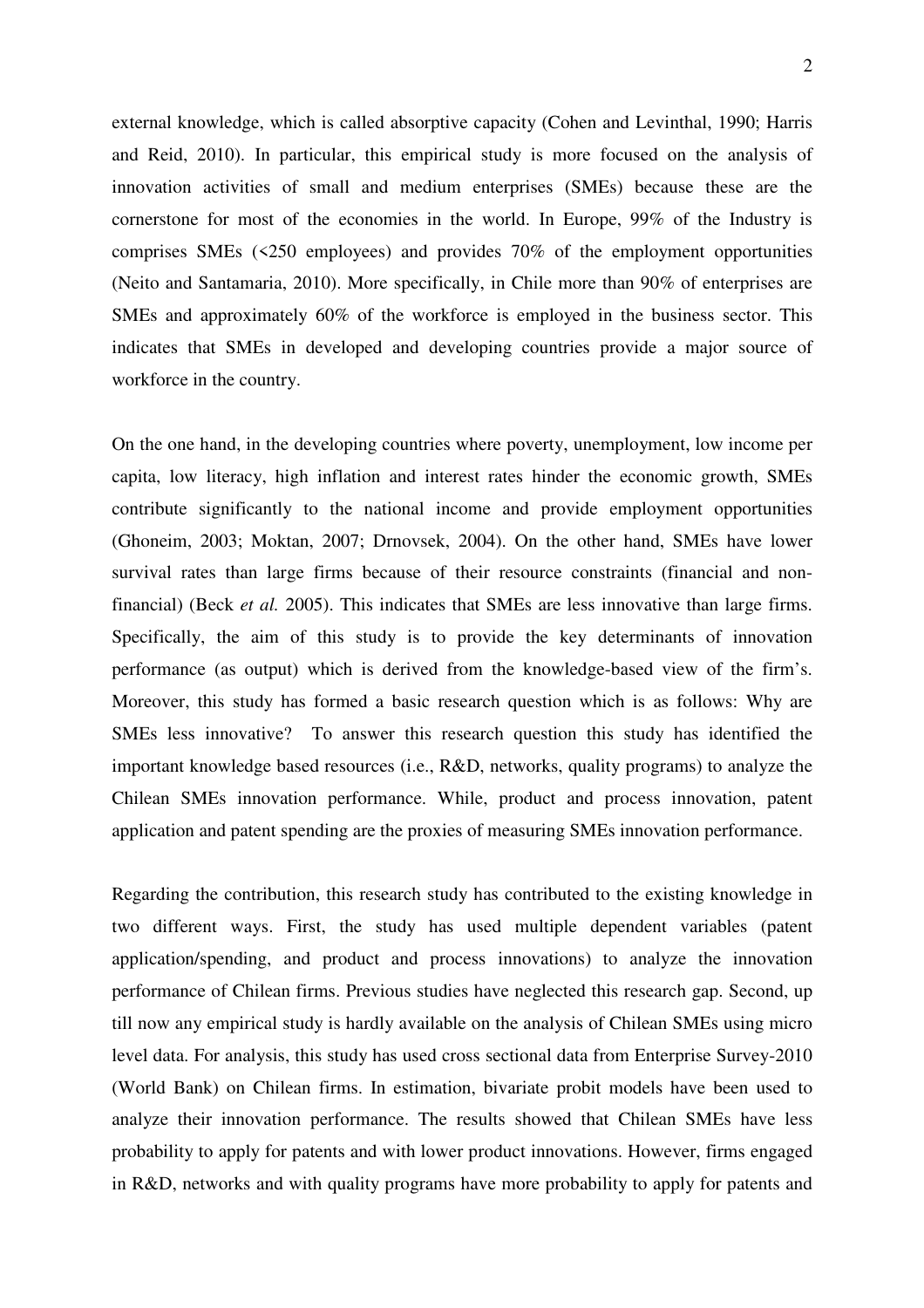introduce product innovations. Likewise, public support programs (subsidy or tax incentive) related to innovation activities has a positive impact on the firms' innovation performance.

The present study is structured as follows: section 2 discusses the literature review and section 3 present the methodology, Chilean firms as research context and data sources with descriptive analysis. Estimation of hypotheses has been provided in section 4. Section 5 concludes the major findings with policy implications.

## **2. Theoratical Background**

Rangone (1999) argued that SMEs lack innovative capabilities due to a critical shortage of resources. For instance, small firms are reluctant to invest in R&D and have low human capital as compared to large firms, which may affect the former's innovation performance (Saleh and Ndubisi, 2006). Similarly, SMEs have few opportunities to exploit economies of scale because of high financial barriers and intense technological competition (Friestsch *et al.* 2013; Belitz and Lejpas, 2014; Adam, 1982; Ying, 2009). Furthermore, Ortiz *et al.* (2013) examined the innovation performance of Latin American countries (Argentina, Brazil, Chile, Columbia, Peru, Mexico and the Caribbean) using firm level data. Their study revealed that large firms are more innovative than SMEs in terms of R&D, product and process innovation. Moreover, they discussed that informal organizational structure and poor marketing abilities significantly reduce the innovation performance of SMEs. In addition, Radas and Bozic (2009) investigated the barriers to innovation for Croatian SMEs. They identified that lack of qualified staff, lack of information concerning technology and lack of information concerning market; high innovation cost and insufficient government support reduce the innovation performance of SMEs.

On the other hand, Lane and Lubatkin (1998) suggested that small firms usually comprise family members and these small family owned businesses are less innovative because of centralized decision making and use of informal procedures. Weeks (2003) stated that SMEs are less efficient than large firms because small firms provide low quality jobs and may produce incremental innovation by utilizing less economies of scale. Further, the workers in small firms receive less fringe benefits and occupy less secure jobs because SMEs adopt more informal recruitment and selection procedure (through friends and family member contacts) in order to avoid a high cost of recruitment (Vinten, 1998). In contrast, several studies (Friestsch *et al.* 2013; Smallbone and Welter, 2001; Terziovski, 2010) argued that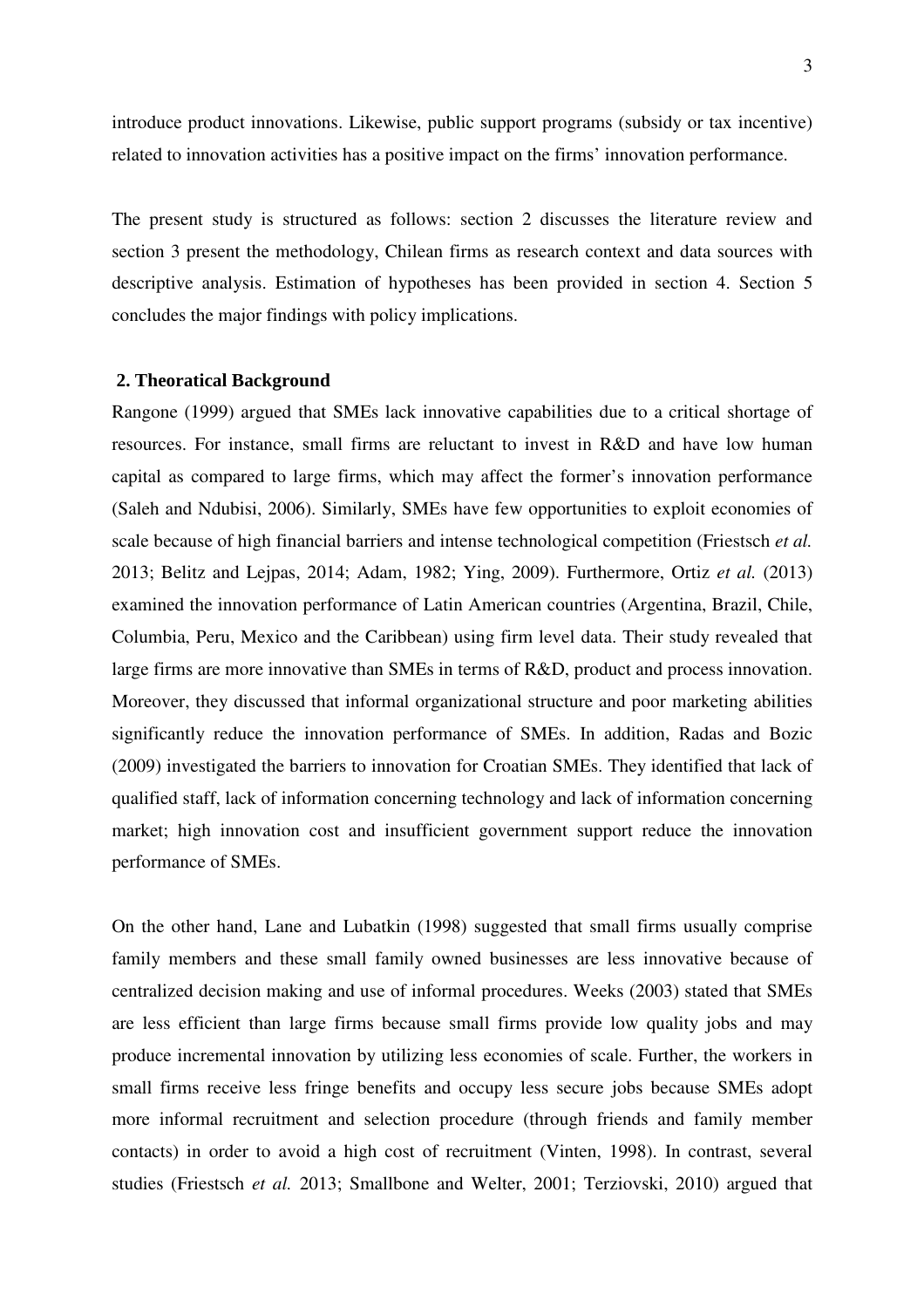SMEs have certain advantages over large firms such as their organizational flexibility with less bureaucratic control, quick in decision making, flexibility to market needs, informal strategies and greater responsiveness to changing environment. In short, this interesting and distinctive debate in the literature motivated the researcher to investigate why SMEs are less innovative by using knowledge based resources.

 A number of researchers have divided resources into two broad categories *i.e.,* tangible and intangible, which are heterogeneous in nature (Penrose, 1995; Dundas, 2006; Walker, 2010). These tangible (people, machinery, financial capital) and intangible (R&D, skills and process) resources perform productive tasks for the firm **(**Galunic and Rodan, 1998). These tangible and intangible resources significantly improve the firm's innovation output. However, this study is mainly focused on role of intangible assets or knowledge based assets (KBA) for a number of reasons. First, KBA provides the firm's sustained competitive advantage and second KBA positively influence the firm's productivity (Harris, 2008). These KBA are defined as knowledge embodied in intellectual assets, such as R&D and proprietary know how, intellectual property, workforce skills, world class supply networks and brands (Harris, 2008). These KBA have a significant impact on the SMEs innovation performance (Zahra and George, 2002; Harris, 2008). In other words, this study has examined the relationship between KBA (*i.e.,* R&D, networks, quality methods) and innovation output (product and process innovation, patent application and patent spending) by using a micro level data on Chilean SMEs. $^1$ 

#### *2.1. Research & Development (R&D)*

 $\overline{a}$ 

From the perspective of input resources, one of the most common indicators used to measure firm innovation is R&D expenditure (Karlsson and Olsson, 1998). Consequently, innovative firms are strongly R&D oriented (Gatignon and Xuereb, 1997). Concerning R&D function, it performs two major functions: R&D generates new knowledge through product/process innovation and increases the firm absorptive capacity, and hence innovative performance (Cohen and Levinthal, 1989; Stamm and Wennberg, 2009). According to Cohen and Levinthal (1989), a firm must invest its own R&D in order to obtain benefits from output of its competitors. In support of Cohen and Levinthal's (1989) argument about the two faces of

 $1$ <sup>1</sup> There are a large number of empirical studies investigating the relationship between proxies of innovation and productivity. However, this study is not considering the literature on the relationship between antecedents of innovation and productivity. This study only reviews literature that explicitly examines the key determinants of innovation performance.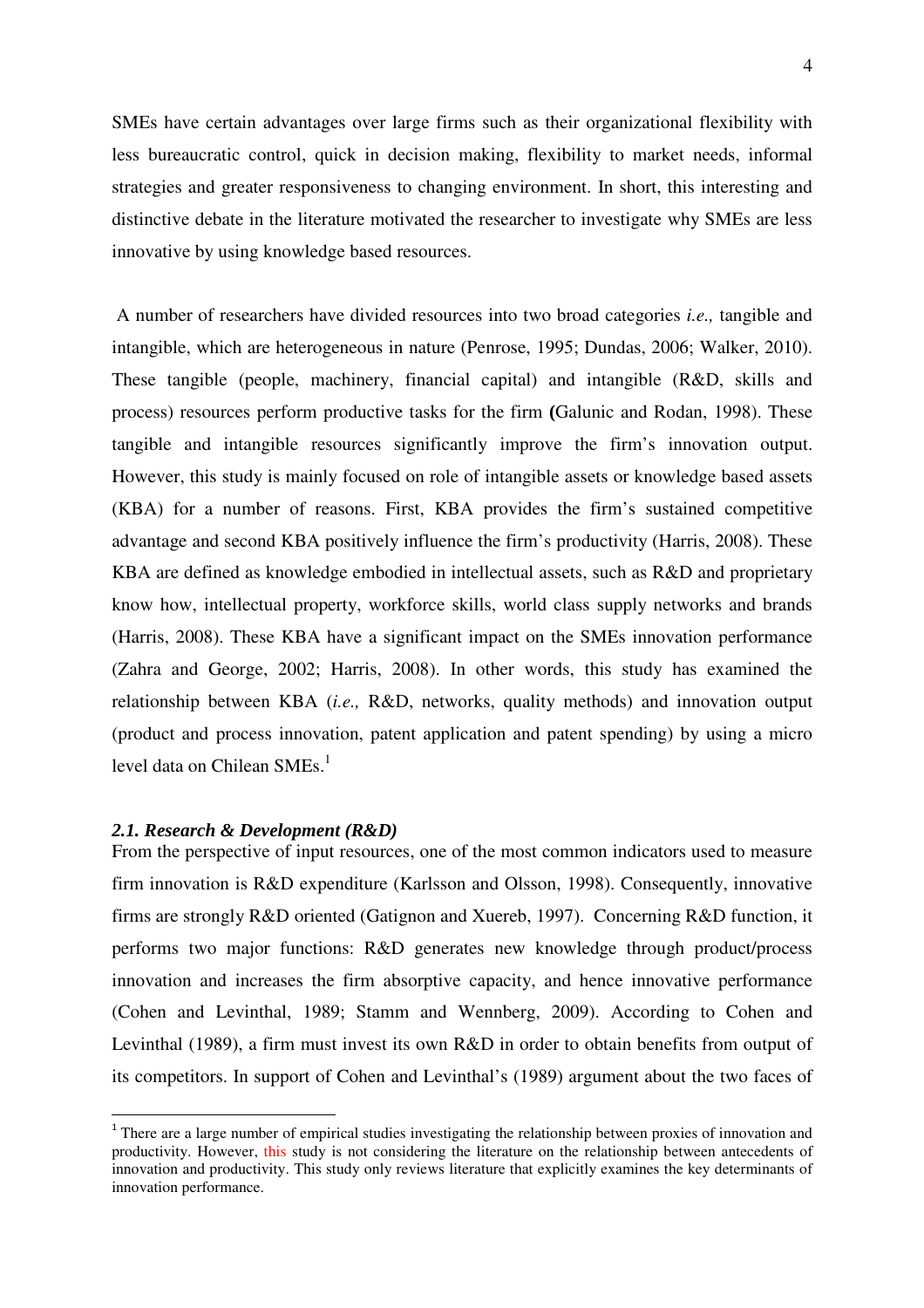R&D, Kinoshita's (2001) panel data analysis of Czech manufacturing firms found that the learning effect of R&D (absorptive capacity) is more important than the innovative effect of R&D in explaining the firms' performance. Similar evidence is provided by Kinoshita's (2001) empirical study which states that firms should engage in R&D for higher absorptive capacity and innovation performance.

Likewise, the study by Wang *et al.* (2014) on 279 Chinese firms investigated the impact of R&D strategies on firms' performance using Structural Equation Model (SEM). R&D novelty (technological newness in product/process innovation) and R&D openness (external technology acquisition) has a significant impact on the firms' innovation performance. On the one hand, a considerable internal R&D investment is required to generate radical product and process innovation. And on the other hand, greater technological acquisition from external sources (external R&D) positively contributes to the firms' performance (Wang *et al.* 2014). This study suggests that firms' can adopt balance R&D strategy related to the novelty and openness which may result in higher firms' performance. Moreover, incurring R&D cost allows firms' to enhance technology and minimizes the marginal cost of production (Peter *et al.* 2013). Further, Harris and Moffat (2012) study on UK firms identified that R&D not only support innovation but also increase the knowledge based asset through improving the absorptive capacity of the firms'. However, R&D is a risky adventure and it is not necessary that always R&D lead to successful innovation. Sometime for product and process innovation firms' do not require formal R&D and can develop outside the firm (Harris and Moffat, 2012; Jong and Vermeulen, 2006).

Additionally, Peter *et al.* (2013) investigated the German SMEs from manufacturing and services sector. Their findings suggest that R&D positively contribute to the firms' product and process innovation.<sup>2</sup> Further this product and process innovation will raise the productivity of SMEs in the long run. Mairesse and Mohnen (2005) examined the positive relationship between R&D and product/process innovation using Tobit regression analysis of 2253 French firms. Similarly, Ganotakis and Love (2011) conducted a study on 412 UK SMEs. They revealed that internal R&D has a strong and positive impact on the firms' product innovation. Additionally, a number of empirical studies (Adam, 1982; Harris and

 $\overline{a}$ 

<sup>&</sup>lt;sup>2</sup> Product innovation is defined as new or significantly improved good/services and process innovation defined as new or significantly improved methods of production, logistics etc. For instance, the study of Podler *et al.* (2010) suggests that R&D has a strong effect on the product innovation. In other words, R&D is a measure of innovation input and product/process innovations are output.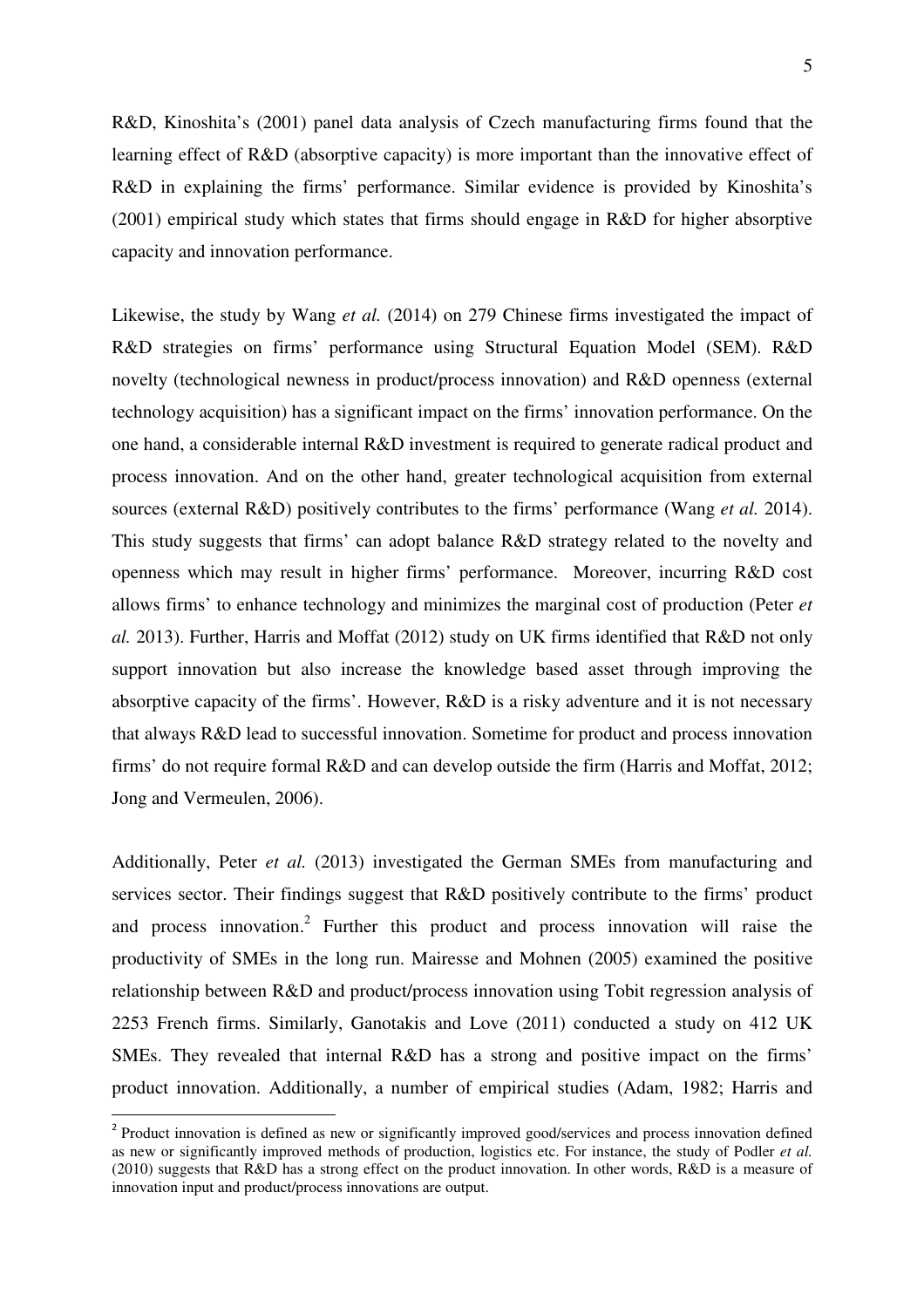Trainor, 1995) emphasized the role of R&D subsidies/grants to support innovation in SMEs. They argued that R&D grants from government agencies are more beneficial in increasing R&D spending and innovation output than R&D financing (through external sources), as it is difficult to obtain R&D finance due to its risky nature (*e.g.* R&D takes a long time to generate results). In other words, R&D grants/subsidies could alleviate underinvestment in firms' innovation activities. Meuleman and Maeseneire (2012) conducted a study on 1107 Belgian SMEs. They found that R&D subsidy has positive impact on the SMEs innovation quality and access to long term debt. This indicates that government intervention through R&D subsidies may reduce the SMEs financial constraint because investment in R&D below optimal level is very expensive for the firms. More specifically, SMEs require government help in approving new products, granting patents and awarding subsidies and grants.

To sum up, SMEs that are engaged in R&D would likely to have higher innovation output than non-R&D SMEs. However, SMEs financial constraint suggests that R&D subsidies/grants could alleviate their underinvestment in innovation activities. Two hypotheses have been drawn from the above theoretical evidences which are as follows:

*H1: A firms' engaged in R&D has a positive impact on the firms' product and process innovations and applies for patents.* 

*H2: Public support to innovation activities (e.g. R&D subsidies/grants) has a positive impact on the firms' product and process innovation and applies for patents.* 

#### *2.2. Networks and Quality Methods*

The lack of resources in SMEs is barrier to its innovation performance, but at the same time it is the main motive of SMEs to search beyond the organizational boundaries for required knowledge and technological ideas (Subrahmanya, 2012; Spithoven *et al.* 2013). Subrahmanya's (2012) study on Indian SMEs suggests that SMEs with external support have better technological competence in the form of a large number of innovated products. In other words, networks allow firms' to cope with rising demand for human and technological dependence on others and without network relations it is difficult for a firm's to coordinate its diversified resources with heterogeneous economic agents *i.e.,* competitors, customers, suppliers, public and private research institutions (Cantner *et al.* 2010; Gebreeyesus *et al.* 2013). Specifically, SMEs lack of resources and reluctant to invest on R&D and networks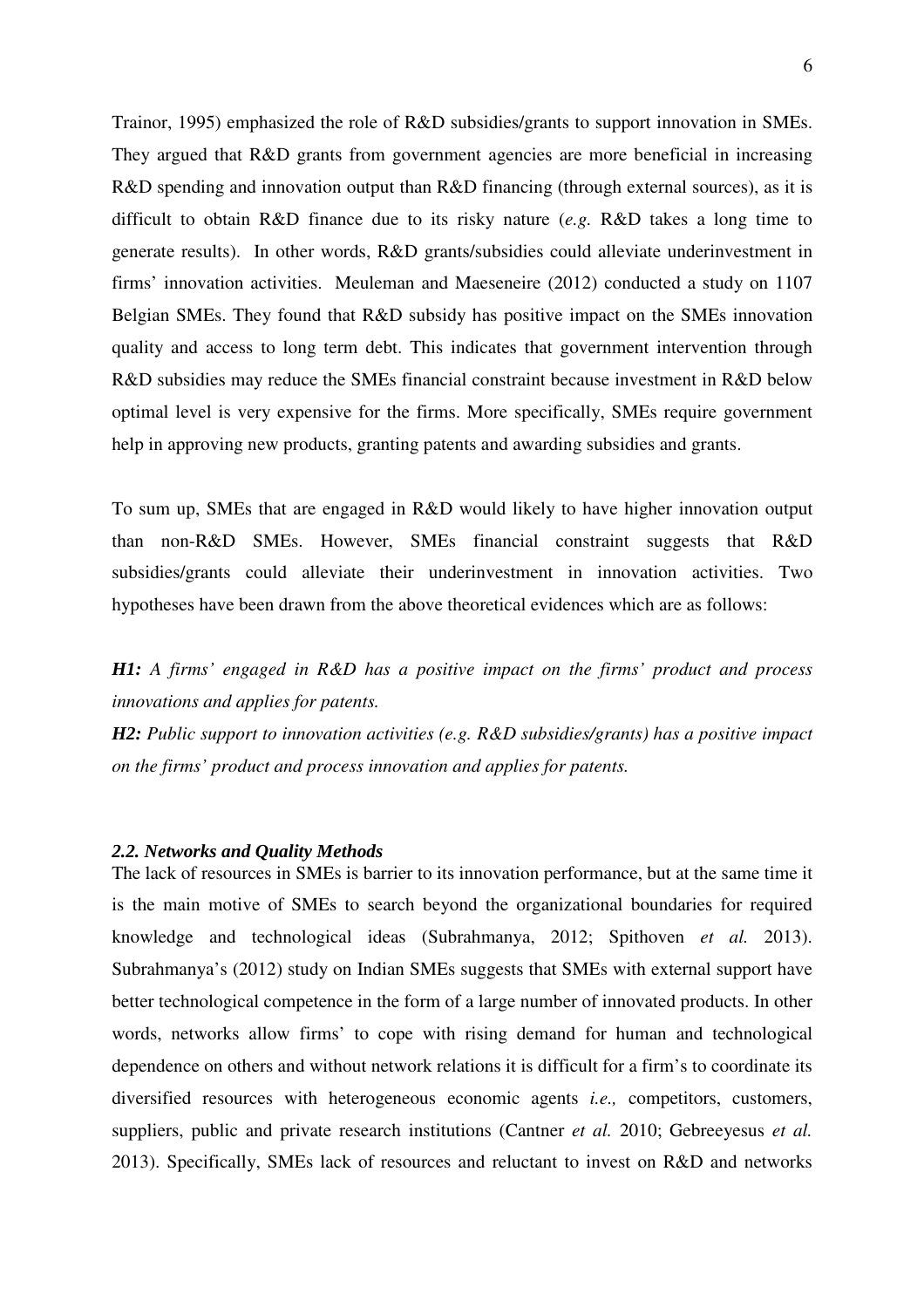may encourage small firms to improve their innovation performance through such linkages with other firms and research institutions (Jong and Vermeulen, 2006). Staveren and Knorringa (2007) defined social networks (social capital) in a broader way as "social relations matter" and examined their impact on the economy. Their study measured firm social networks through inter-and intra-firm relationships, clusters, value chains, business association and business systems. They argued that the economic impacts of social relations are to reduce the transaction cost, enabling collective action and improve learning through knowledge spillovers (Staveren and Knorringa, 2007). Similarly, Gebreeysus *et al.* (2013) conducted a study on 153 Ethiopian footwear micro enterprises. Their results revealed that firms with networks are more likely to engage in innovation activities (product/process innovation).

Firms can reduce their innovation cost and minimize the risk of innovation failure by using inter-firm networks and linkages with research organizations (Narula, 2004; Fukugama, 2006). In addition, Fukugama (2006) conducted a case study on Japanese small firms from cross industrial groups (*i.e.* manufacturing, services, wholesale, retail, finance and insurance) and analyse that the firm cooperative activities<sup>3</sup> leads to innovation. Fukugawa suggested that network relationship based on shared knowledge among members would increase the absorptive capacity at network level (Fukugama, 2006). Similarly, Gronum *et al.* (2012) conducted a longitudinal study on 1435 Australian SMEs and investigated the relationship between networking (*e.g.,* frequency of firm inter-intra interaction) and firms' performance. They found that firm networking has a positive impact on its productivity and innovation performance. This suggests that network provides SMEs with more access to external sources such as complementary skills, knowledge, capabilities which are important factors for higher firms' performance (Gronum *et al.* 2012). Further, Spithoven et al. (2013) investigated the open innovation practices in 967 Belgium SMEs. They found that SMEs linkages with research organizations (R&D cooperation) significantly improve the innovation performance (product innovation). Moreover, their findings suggested that SMEs rely heavily on external sources of information along with the internal ones because cooperation broadens SMEs technical competencies (skilled workers).

 $\overline{a}$ 

<sup>&</sup>lt;sup>3</sup> These cooperative activities are sharing knowledge through joint product developments, R&D alliances, linkages to public research institutions.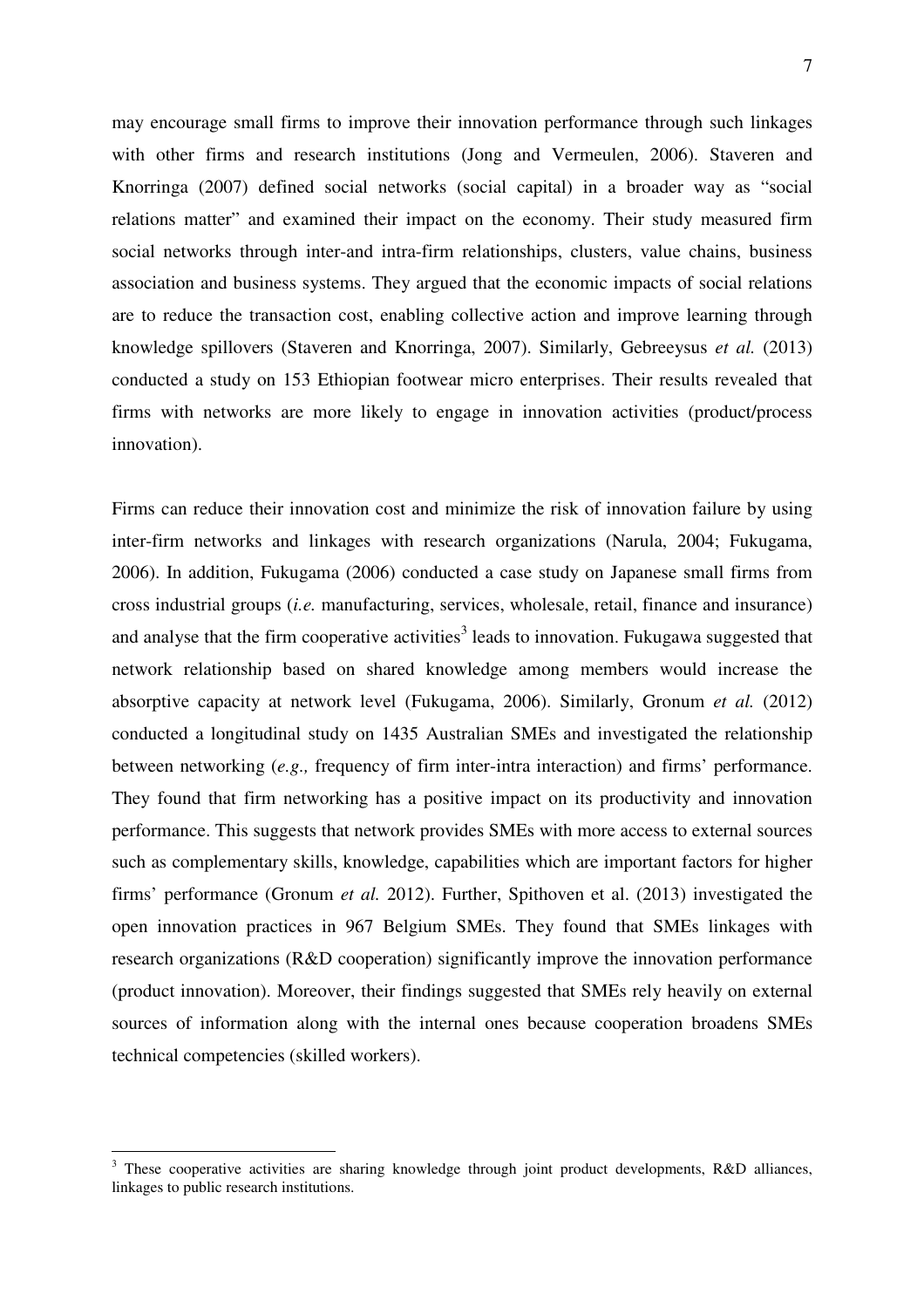In contrast, Chapman and Khawaldeh (2002) examined the link between total quality management (business improvement methods) and labour productivity for Jordanian manufacturing firms. They developed a conceptual framework which measured elements of total quality management: (i) employees participation; (ii) education and training; (iii) organisational communication; (iv) customer focus; (v) scientific approaches to decision making; (vi) scientific methods for quality control; (vii) organisational commitment to quality and continuous improvement; (viii) statistical methods for quality control and; viii) unity of purpose. Using multiple regression analysis by Chapman and Khawaldeh (2002) stated that the elements of business improvement methods were shown to have a positive impact on firm labour productivity for high TQM firms. In addition, Harris *et al.* (2012) discuss the effects of business improvement methods on innovation in SMEs. Business improvement methods (BIM) include the following processes (or elements) such as 'to focus customer needs', 'management involvement', 'continuous improvement', and 'employee involvement' (Harris *et al.* 2012). They suggest that business improvement methods improve the firm efficiency and innovativeness.<sup>4</sup>

Similarly, Hoang and Igel *et al.* (2010) and Koberg *et al.* (2012) emphasized the importance of total quality management practices (*e.g,* customer focus, employees' involvement, education and training) for higher firm innovation performance. Their study<sup>5</sup> suggested that TQM-practices large firms have higher quality implementation programs as compared to small firms due to their resource constraint. Concerning quality programs, the International Standard Organization (ISO) has certain criteria for quality management for use by small or large firms. The standard is based on several quality control principles such as customer focus, the motivation of leadership, process approaches and the involvement of people in the firm's continuous improvement programs. For example, Malik *et al.* (2010) assert that ISOcertified SMEs are higher performer than non ISO certified SMEs. This apparently indicates that quality improvement methods (customer focus, management commitment, employees'

 $\overline{a}$ 

<sup>4</sup> Harris et al. (2012) conducted a study on 606 SMEs from Republic of Ireland, Northern Ireland, and West of Scotland. They used multinomial logit model to investigate the relationship between business improvement methods (BIM) and firm innovation (*e.g.,* undertaking R&D). Further, Harris *et al.* (2012) classified firm responses into successful innovators (introduced a major product innovation in the last 3 years), unsuccessful innovators (engaged in innovation activities but had not introduced a major product innovation) and noninnovators (did not innovate or spend on innovation related capabilties).

 $<sup>5</sup>$  This study showed the relationship between implementing total quality management (TQM) and organisation</sup> characteristics (size, industry type, type of ownership, and degree of innovation). The structural equation modelling (SEM) was used to investigate the 204 Vietnamese firms; results showed that manufacturing and large firms had higher TQM abilities compared to firm from services sector.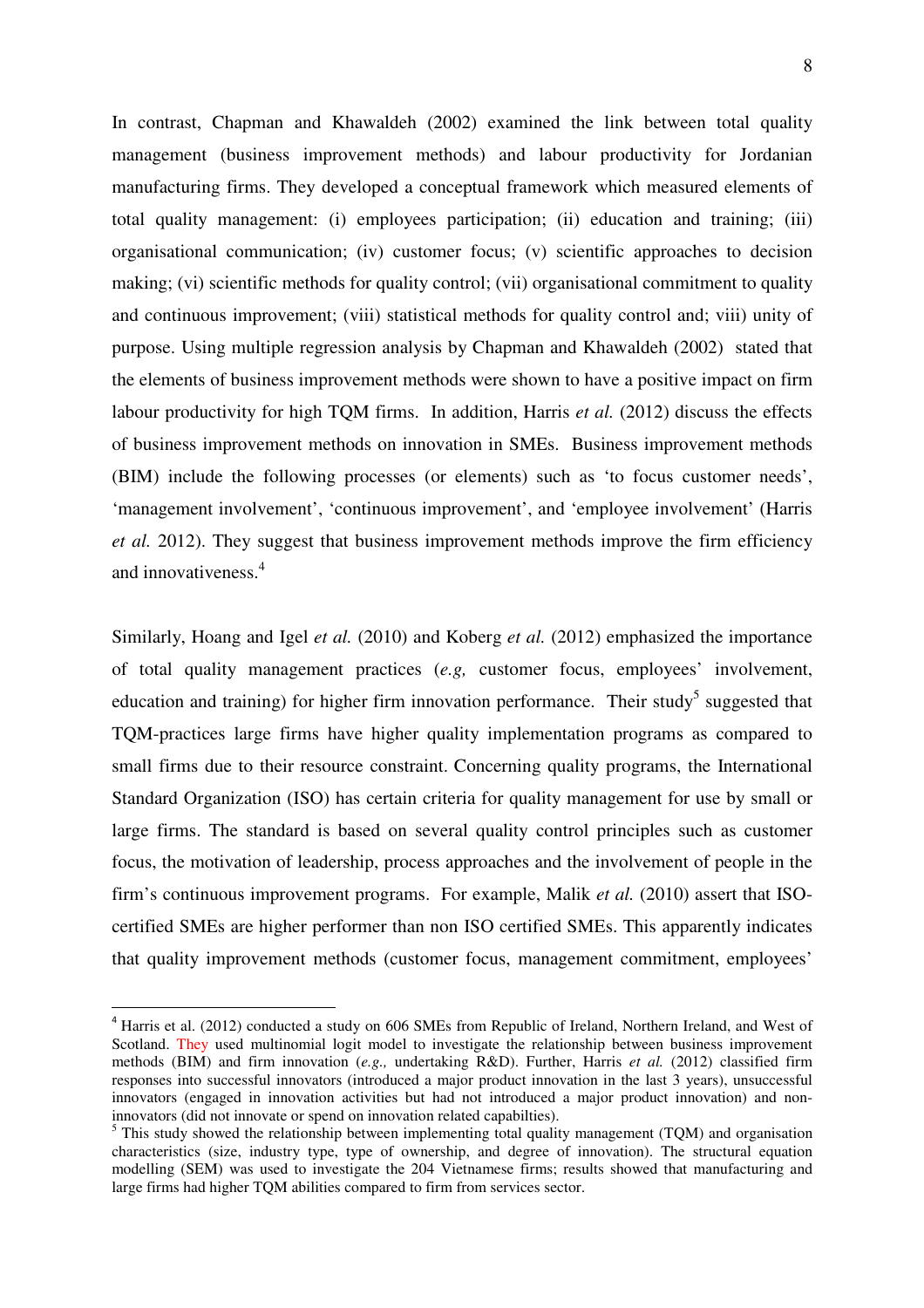involvement) have a positive impact on the firm's performance. In short, literature on network and quality methods derived the next hypotheses as follows;

*H3: SMEs networks with research institutions are more likely to introduce product and process innovation and apply for patents.* 

*H4: Firms' with quality methods have positive association to the firms' product and process innovation and apply for patents.* 

#### *.3. Methodology*

This section first explains why Chilean firms have been selected for empirical analysis as research context. Second, it discusses the data sources and firms' characteristics before informing about the operationlization of variables (factor analysis) and econometric models.

## *3.1. Chilean SMEs as Research Context*

Chile is the first country in South America to have joined the OECD, in 2010. According to the World Bank, the country has the highest GDP per capita (approximately US\$ 15000) in Latin America with lower inflation rate (3.2%) in the last 4 years. Chile's major exports are copper, sea products, minerals, chemicals and agriculture goods. The government's robust business-friendly policies welcomed the investment of foreign firms which resulted in a more competitive business environment. In Chile, more than 99% of all enterprises are SMEs and nearly 57% of the workforce is employed in the business sector. Of these 99%, 77% are micro enterprises, 19% are small and 3% are medium sized firms. Alternatively, Chilean SMEs are the major source of employment in the country. There are a number of public support programs to support firms' innovation activities. For instance, FONTEC (National Productivity & Technological Development Fund) and FONDEF (Science & Technology Development Fund) are specifically designed to encourage innovative business culture in the country. These two organizations provide subsidies (contribution up to 55% of total cost) in product/process innovation, R&D projects with universities and science & technology institutions. The main aim of such public support program is to improve SMEs innovation performance. Despite the public support programs, Chilean firms are facing many challenges to their innovation performance such as high cost of innovation, limited access to credit, low human capital and overall lack of innovative culture (Lussier and Halabi, 2008; Amoros *et al.* 2008). ). In addition, there is a research gap in terms of analysis of Chilean SMEs innovation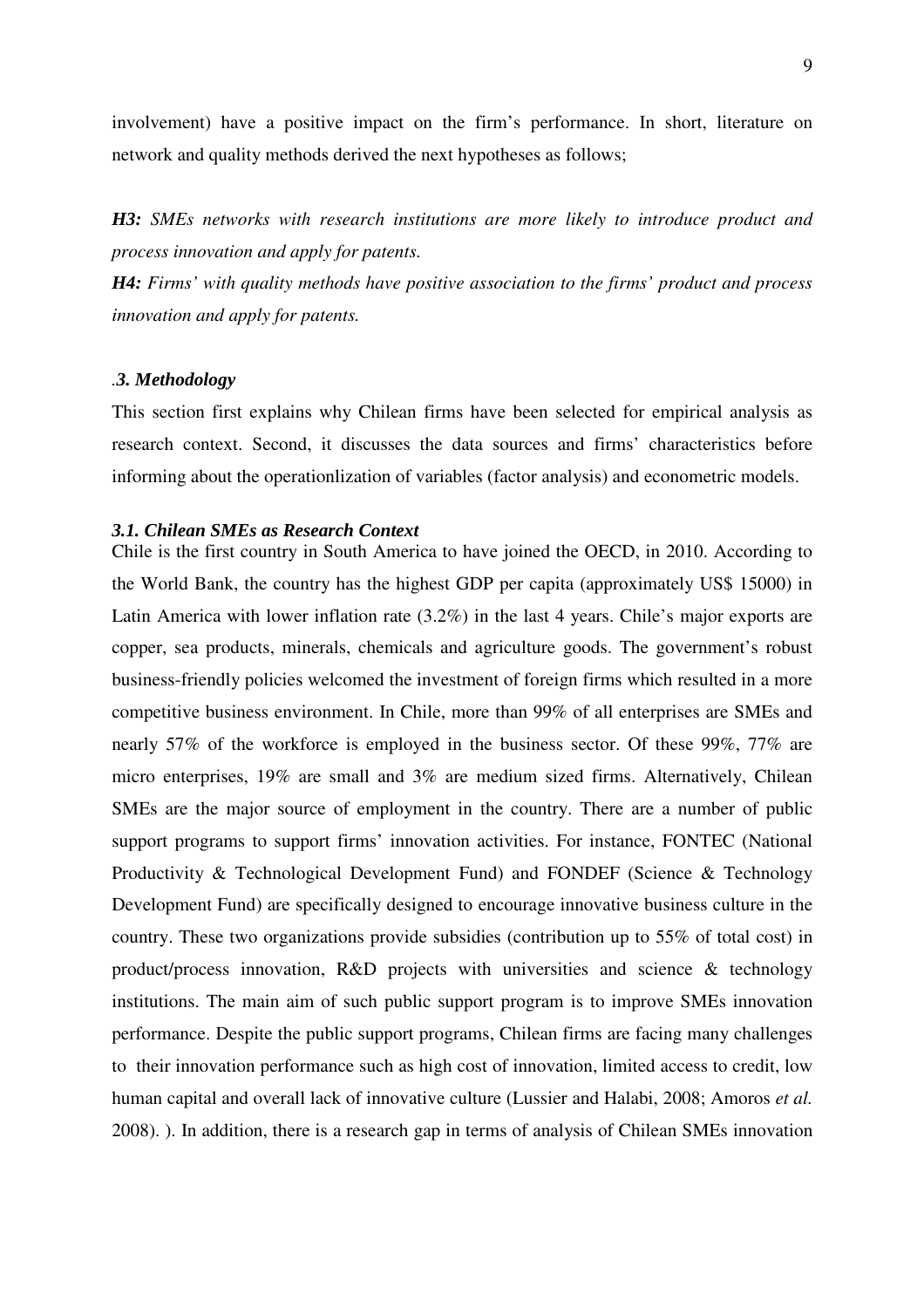performance. To fill that gap, this empirical study provides contribution to the existing knowledge.

## *3.2. Data Source*

The data on Chilean firms has been obtained from the World Bank Enterprise Survey-2010. An enterprise survey is firm-level survey which is representative sample of a Chilean economy private sector. The survey covers a broad range of information related to the business environment such as innovation capacity, financial performance, infrastructure facilities and so forth. Usually Enterprise Survey carried out these micro level surveys in cooperation with business organizations and government agencies promoting job creation and economic growth, but confidentiality is strictly followed. Moreover, Enterprise Surveys used stratified random sampling methodology. In this method, all population units are grouped within homogenous groups and simple random samples are selected within each group.

The manufacturing and services sectors are main business sectors of interest. The data comprises 1033 manufacturing firms formally registered. Of the total, approximately 78% of firms are from the manufacturing sector (food, textile, machinery and equipment) and only 22% from the services sector (retail, wholesale, hotel and restaurants). The majority of these firms (88%) are local based with only 12% having foreign ownership. In addition, the information was mainly collected from four regions of the country (Santiago, Antofagasta, Los Lagos and Valparaiso) using a structured questionnaire. Firms were predominantly interviewed in Santiago (68%), 8% in Antofagasta, 10% in Los Lagos and nearly 14% in Valparaiso. The survey asked detailed questions from the owner-managers related to firm size, age, sales, exports and their innovation activities such as product/process innovation, R&D, patents and networks. The average age of a firm is approximately 32 years. However, this data has certain limitations related to measuring innovation activities. For example, the data has not provided any information related to the patent citation (measure of quality), R&D employees, nature & types of linkages with other firms, science & technology institutions and with universities.

#### *3.3. Dependent Variable*

A number of studies (*e.g.,* Hogedoorn and Cloodt, 2003; Katila, 2003; Holgersson, 2013; Ying, 2009) have used multiple indicators to measure the firms' innovation performance.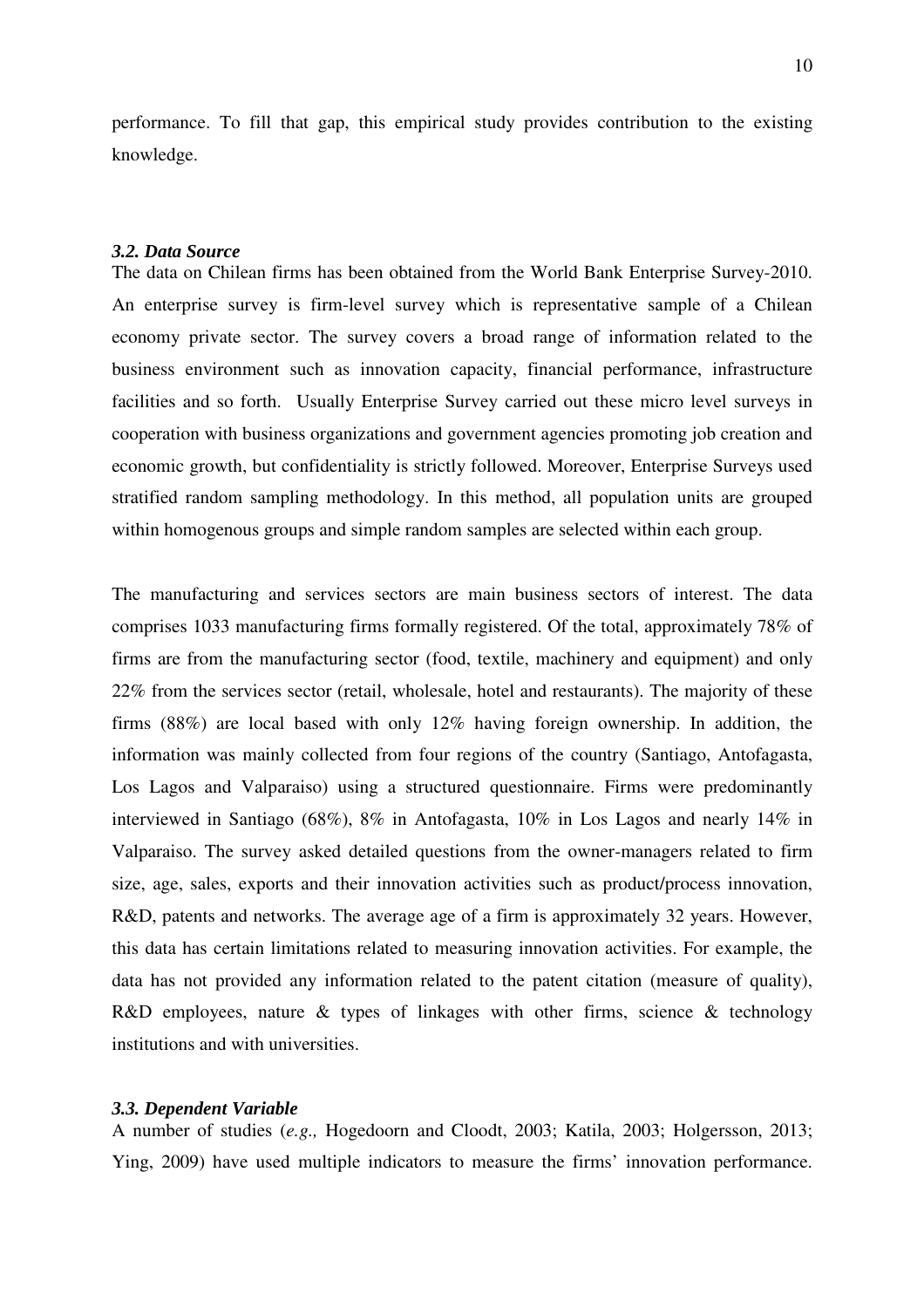This empirical study has used four proxies of measuring the firms' innovation performance such as i) patent application<sup>6</sup>, ii) patent spending<sup>7</sup>, iii) product innovation and, iv) process innovation. Patent applied is a more appropriate indicator than patents granted because usually the time interval is long between patent applied and granted which results in underestimation of measuring innovation performance (Ying, 2009). Similarly, product and process innovation are innovation output (see Podler *et al.* 2010).

### *3.4. Independent Variables*

The literature examples suggest that firms' with R&D, networks and quality standards are important innovation input variables. In addition, this paper has used exports as independent variable in the empirical analysis for the following reasons. First, in foreign markets, firms get access to the diversified knowledge, gain cross country income and acquire patents, which increase the likelihood of innovativeness of exporters (Bratti and Felice, 2012). Second, exporting firms broadens the international customer base, specifically when foreign markets are more competitive and innovative than the domestic ones (Lu and Beamish, 2006; Castellani, 2002). On the other hand, studies (*e.g.* Bratti and Felice, 2012; Anh *et al*. 2008; Harris and Li, 2009) examined the causal link between export and innovation performance using instrumental variable approach. However, this study does not focus on the causal link between export and innovation performance which is beyond the scope of this paper. Lastly, a number of studies (*e.g.* Harris and Trainor. 1995; Kim, 2000) stated that SMEs required greater R&D incentives (*e.g.* grants/subsidies) from government agencies to improve their firms' performance. This paper expects the positive relationship between public support for innovation and innovation output.

## *3.5. Descriptive Analysis*

l

Table 1 provides information on the firms' characteristics. Of the 771 firms, approximately 43% firms are engaged in R&D. Similarly, a significant proportion (57.6%, 50%) of firms introduced product and process innovation in the last  $3$  years.<sup>8</sup> This suggests that firms that

<sup>&</sup>lt;sup>6</sup> Firm apply or file for any patent, trademark, industrial design or copy right registration with its products and process innovation.

<sup>7</sup> Patent spending is defined as spending on purchases of licenses to use intellectual property such as patent, trademark, industrial design copy rights or specialized consultancy services.

<sup>&</sup>lt;sup>8</sup> Of the total 446, 55% of firms introduced product innovation new to the market; and of the 237 firms, 61% of firms introduced process innovation new to the industry in the last 3 years. The rest of the firms did not answer the question. However, most of these firms are selling their main innovative products just locally (34%), 58% at national level and only 7% are selling to the international market. This indicates that Chilean firms' are not serving the highly innovative international markets.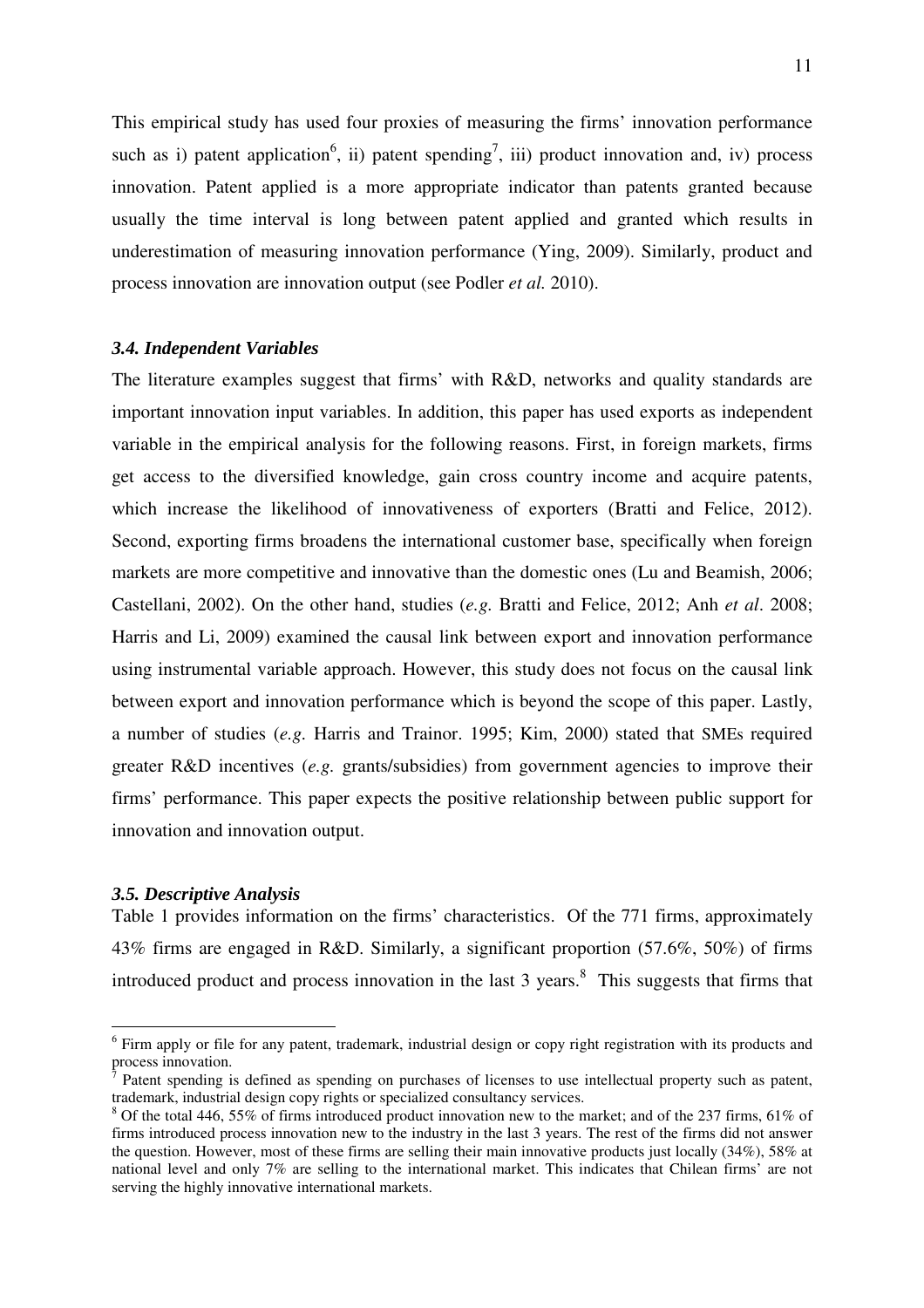are engaged in R&D are more likely to introduce innovation output. Size of the firm is measured by creating four dummy variables (size-1 to size-4) to analyze the innovation performance of micro, small, medium and large firms. It is observed that most of the firms (56%) are small size (11-100 employees) in our sample with a low percentage (nearly 14%) of large firms. In comparison, a low percentage (23%) of firms applied for patent registration in the last 3 years. Likewise, a low proportion of firms (31%) are spending on patent registration of their products and services (See Table 1). Further, these firms have a low level (nearly 14%) of public support (assuming FONTEC and FONDEF) related to their innovation activities and with weak networks with other firms and science & technology (S&T) institutions. Only 38% of firms are ISO (International Standard Organization) certified which means that firms are pursuing total quality standards.

| Table 1: Firms characteristics (figures are in percentages) |      |       |                |  |  |  |  |  |
|-------------------------------------------------------------|------|-------|----------------|--|--|--|--|--|
| Variables                                                   | N    | Yes   | N <sub>o</sub> |  |  |  |  |  |
| <b>Dependent Variables</b>                                  |      |       |                |  |  |  |  |  |
| Patent Applied                                              | 768  | 22.92 | 77.08          |  |  |  |  |  |
| <b>Patent Spending</b>                                      | 767  | 31.42 | 68.58          |  |  |  |  |  |
| <b>Product Innovation</b>                                   | 775  | 57.68 | 42.32          |  |  |  |  |  |
| Process Innovation                                          | 774  | 49.74 | 50.26          |  |  |  |  |  |
| <b>Independent Variables</b>                                |      |       |                |  |  |  |  |  |
| Firm Undertaking R&D                                        | 771  | 42.67 | 57.33          |  |  |  |  |  |
| Size-1 $(1-10)$ employees (Micro)                           | 1033 | 13.94 | 86.06          |  |  |  |  |  |
| Size- $2(11-100)$ employees (Small)                         | 1033 | 55.95 | 44.04          |  |  |  |  |  |
| Size-3 (101-250) employees (Medium)                         | 1033 | 16.17 | 83.83          |  |  |  |  |  |
| Size-4 $>250$ employees (Large)                             | 1033 | 13.94 | 86.04          |  |  |  |  |  |
| Public Support (Innovation)                                 | 775  | 13.81 | 86.19          |  |  |  |  |  |
| <b>ISO-Quality Standards</b>                                | 1028 | 38.42 | 61.58          |  |  |  |  |  |
| Networks (Inter-firm, S&T)                                  | 770  | 24.03 | 75.97          |  |  |  |  |  |

*Source: Author own calculation* 

Table 2 presents the region wise innovation activities (R&D, Patent applied) in Chile. Of the total 771 R&D firms, R&D undertaking activities are higher in Santiago and Antofagasta as compared to Los Lagos and Valparaiso regions. Surprisingly, overall a low proportion of firms (less than 30%) have applied for patents in the last 3 years. This indicates that firms' across all four regions of Chile have low tendency towards patenting their products and processes.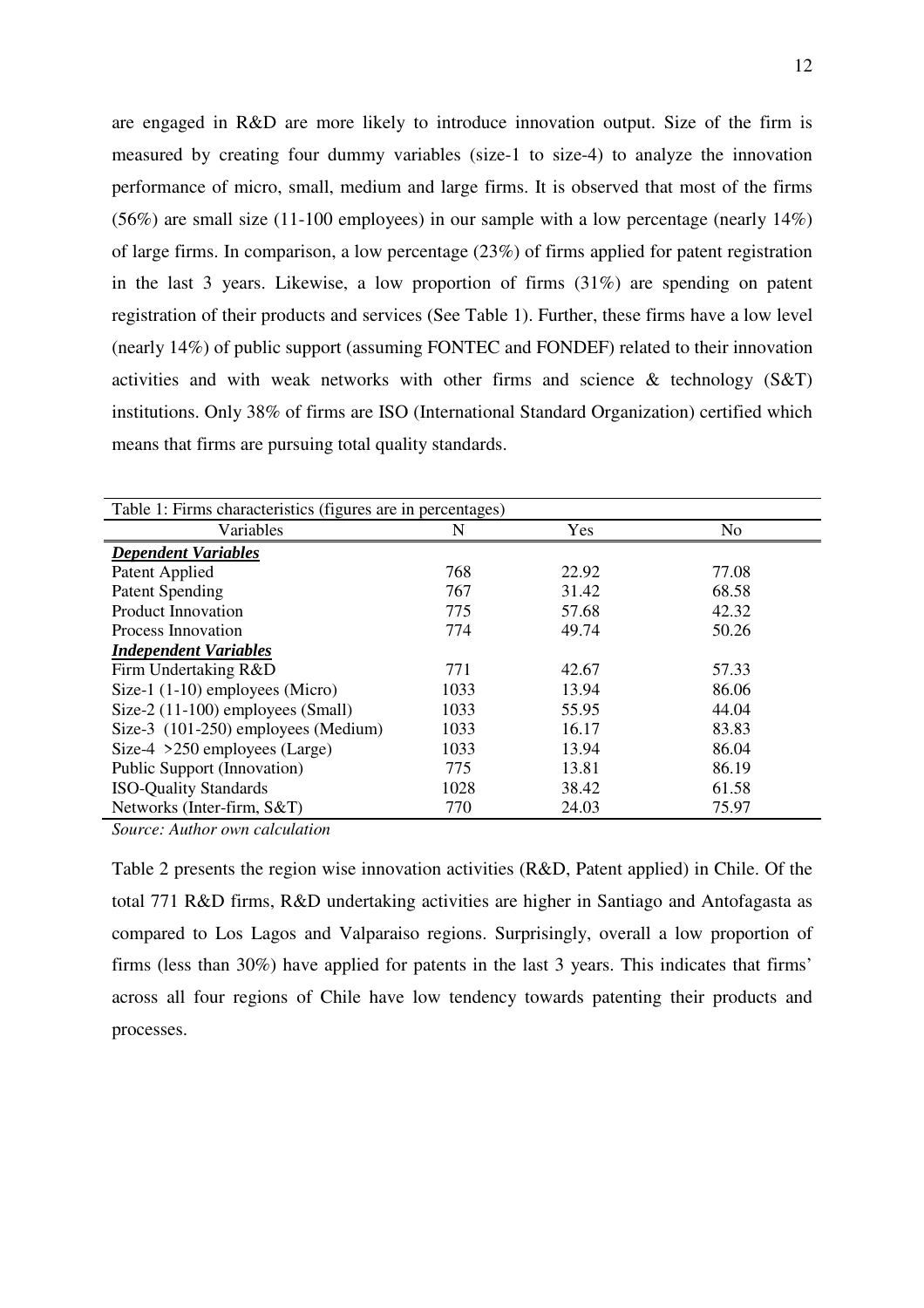| Table 2: Innovation activities region wise (figures are presented row wise in percentages) |                                                                 |       |       |     |                   |       |       |     |  |
|--------------------------------------------------------------------------------------------|-----------------------------------------------------------------|-------|-------|-----|-------------------|-------|-------|-----|--|
| R&D Undertaking                                                                            |                                                                 |       |       |     | Patent(s) Applied |       |       |     |  |
| Regions                                                                                    | $n=768$<br>No<br>$n=771$<br>Total<br>Yes<br>No.<br>Total<br>Yes |       |       |     |                   |       |       |     |  |
| Santiago                                                                                   | 542                                                             | 42.25 | 57.75 | 100 | 540               | 22.92 | 77.08 | 100 |  |
| Antofagasta                                                                                | 50                                                              | 42.00 | 58.00 | 100 | 50                | 12.00 | 88.00 | 100 |  |
| Los Lagos                                                                                  | 77                                                              | 37.95 | 48.05 | 100 | 75                | 29.33 | 70.67 | 100 |  |
| Valparaiso                                                                                 | 102                                                             | 38.24 | 61.76 | 100 | 102               | 23.53 | 76.47 | 100 |  |

Figure 1: shows the firms' innovation activities (R&D, Patents) distributed by their respective size, type of innovation and sector wise R&D and patent application. The figure clearly indicates that large firms (over 250 employees) are more engaged in R&D and applied for more patent registrations compared to other size bands (size1 to size 3). However, the product and process innovation shows almost similar trend for undertaking R&D and patent applications. This apparently suggests that firms with product and process innovation have significant association to patents and R&D.



Source: Author own calculation

In addition, in manufacturing sector the R&D proportion  $(57%)$  is higher than the services sector. While 23% manufacturing firms applied for patent compared to nearly 16% in the services sector.

## *4. Estimation Analysis*

Table 3 provides information on the definitions of variables and their means and standard deviations. Firms' financial information (export sales, innovative product sales) has been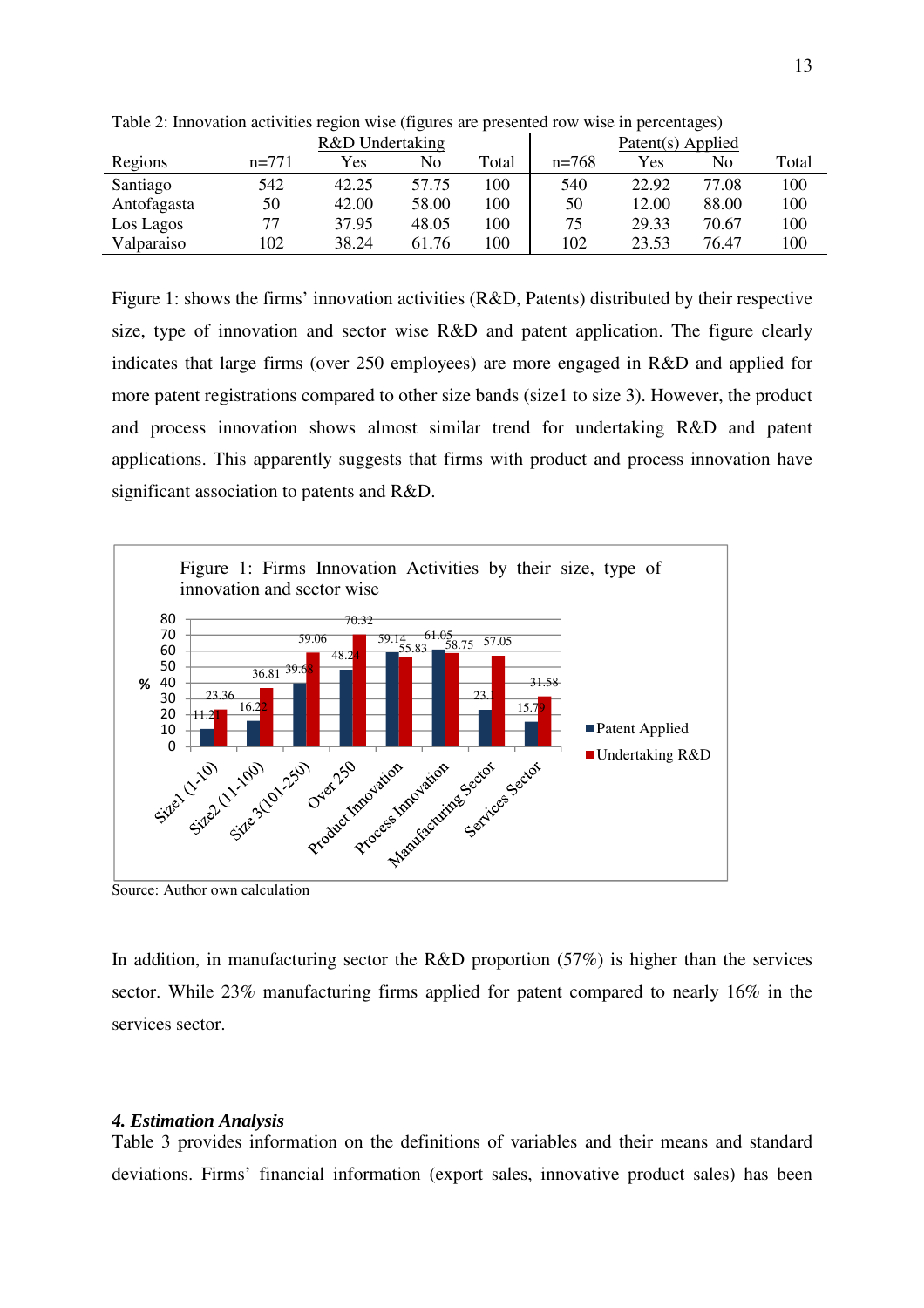converted into single international currency (US\$). The average exchange rate has been calculated *i.e., US\$ 1 = 559.6126* (*Chilean Peso*) in the year 2009. Before estimation, correlation matrix is used to investigate the multi-collinearity problem (see Table 4). Overall, most of the correlation values are lower than 0.5. This indicates that multi-collinearity is not a problem.

| Table 3: Definitions of variables and descriptive statistics |      |                                                                                                                         |             |          |  |  |
|--------------------------------------------------------------|------|-------------------------------------------------------------------------------------------------------------------------|-------------|----------|--|--|
| Variable Name                                                | n    | <b>Definition</b>                                                                                                       | <b>Mean</b> | Std.Dev. |  |  |
| R&D undertaking                                              | 771  | Dummy coded 1 if firm is engaged<br>in R&D within enterprise,<br>otherwise 0                                            | 0.4267      | 0.4949   |  |  |
| Age $(ln)$                                                   | 1032 | Year of firm beginning operation.<br>$log(2010-Age)$                                                                    | 3.2164      | 0.7222   |  |  |
| <b>Product Innovation</b>                                    | 775  | Dummy coded 1 if firm with new<br>or significantly improved<br>products/services over the last 3<br>years               | 0.5767      | 0.4943   |  |  |
| Process Innovation                                           | 774  | Dummy coded 1 if firm with new<br>or significantly improved processes<br>(production/supplying)                         | 0.4974      | 0.5003   |  |  |
| <b>Networks</b>                                              | 770  | Dummy coded 1 if firm cooperate<br>innovation activities with other<br>firms or science and technology<br>institutions. | 0.2402      | 0.4275   |  |  |
| <b>ISO-Quality Standards</b>                                 | 1028 | Dummy coded 1 if firm with<br>internationalized quality<br>certification                                                | 0.3842      | 0.4866   |  |  |
| Patent Applied                                               | 768  | Dummy coded 1 if firm applied for<br>IPRs related to product/process<br>innovations in the past 3 years                 | 0.2291      | 0.4205   |  |  |
| Export Intensity $(ln)$                                      | 1031 | <i>log</i> (export sales in US\$) divided by<br>overall sales in fiscal year (2009)                                     | 0.0833      | 0.2037   |  |  |
| <b>Patent Spending</b>                                       | 767  | Dummy coded if firm spend on<br>IPRs, otherwise 0                                                                       | 0.3142      | 0.4645   |  |  |
| <b>Public Support -Innovation</b>                            | 775  | Dummy coded 1 if firm received<br>public support related to innovation                                                  | 0.1380      | 0.3451   |  |  |
| Micro $(1-10)$ employees                                     | 1033 | Dummy coded if firm employees<br>are between 1-10                                                                       | 0.1393      | 0.3465   |  |  |
| Small (11-100) employees                                     | 1033 | Dummy coded 1 if firm employees<br>are between 11-100                                                                   | 0.5767      | 0.4943   |  |  |
| Medium (101-250)<br>employees                                | 1033 | Dummy coded 1 if firm employees<br>are between 101-250                                                                  | 0.1616      | 0.3683   |  |  |
| Large $>250$ employees                                       | 1033 | Dummy coded 1 if firm employees<br>are over 250                                                                         | 0.1393      | 0.3465   |  |  |

*Source: Author own calculations*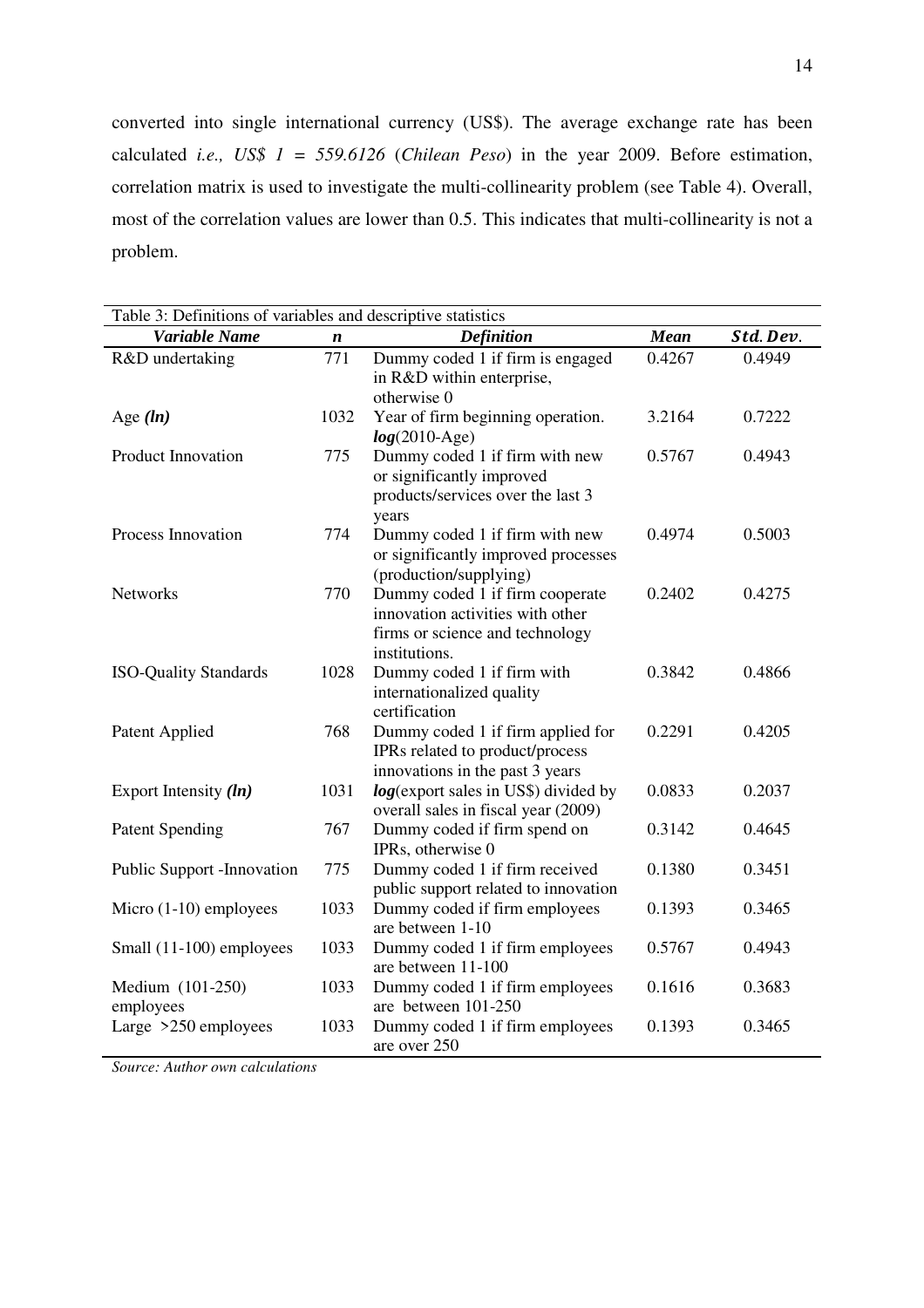|               | Table 4: Correlation matrix of all variables |           |                |           |           |        |              |           |        |        |        |        |    |
|---------------|----------------------------------------------|-----------|----------------|-----------|-----------|--------|--------------|-----------|--------|--------|--------|--------|----|
|               |                                              |           | $\overline{2}$ |           | 4         |        | <sub>0</sub> |           |        |        | 10     | 11     | 12 |
|               | R&D                                          |           |                |           |           |        |              |           |        |        |        |        |    |
| 2             | Age $(ln)$                                   | 0.0305    |                |           |           |        |              |           |        |        |        |        |    |
| 3             | Micro                                        | $-0.1528$ | 0.0160         |           |           |        |              |           |        |        |        |        |    |
| 4             | Small                                        | $-0.1414$ | $-0.1816$      | $-0.4966$ |           |        |              |           |        |        |        |        |    |
| $\mathcal{L}$ | Medium                                       | 0.1639    | 0.0628         | $-0.1790$ | $-0.5316$ |        |              |           |        |        |        |        |    |
| 6             | Product Innovation                           | 0.3224    | 0.0236         | $-0.1176$ | $-0.0394$ | 0.0625 |              |           |        |        |        |        |    |
|               | Process Innovation                           | 0.3258    | $-0.0298$      | $-0.0849$ | $-0.0523$ | 0.0625 | 0.1081       |           |        |        |        |        |    |
| 8             | <b>Networks</b>                              | 0.2574    | 0.0535         | $-0.1316$ | $-0.0937$ | 0.1020 | 0.1820       | 0.1795    |        |        |        |        |    |
| 9             | <b>ISO-Quality</b>                           | 0.1750    | 0.0592         | $-0.1186$ | $-0.2317$ | 0.2000 | 0.2727       | 0.0844    | 0.0996 |        |        |        |    |
| 10            | Patent Applied                               | 0.2574    | 0.1251         | $-0.1245$ | $-0.2054$ | 0.1946 | 0.2432       | 0.2491    | 0.1920 | 0.2014 |        |        |    |
| 11            | Exports Int. $(ln)$                          | 0.2210    | 0.0778         | $-0.0874$ | $-0.2765$ | 0.1524 | 0.3205       | $-0.0116$ | 0.0604 | 0.1161 | 0.3358 |        |    |
| 12            | Patent Spending                              | 0.0276    | 0.026          | $-0.0209$ | 0.0856    | 0.0860 | 0.0122       | 0.0014    | 0.080  | 0.0489 | 0.1578 | 0.0053 |    |

*N=695*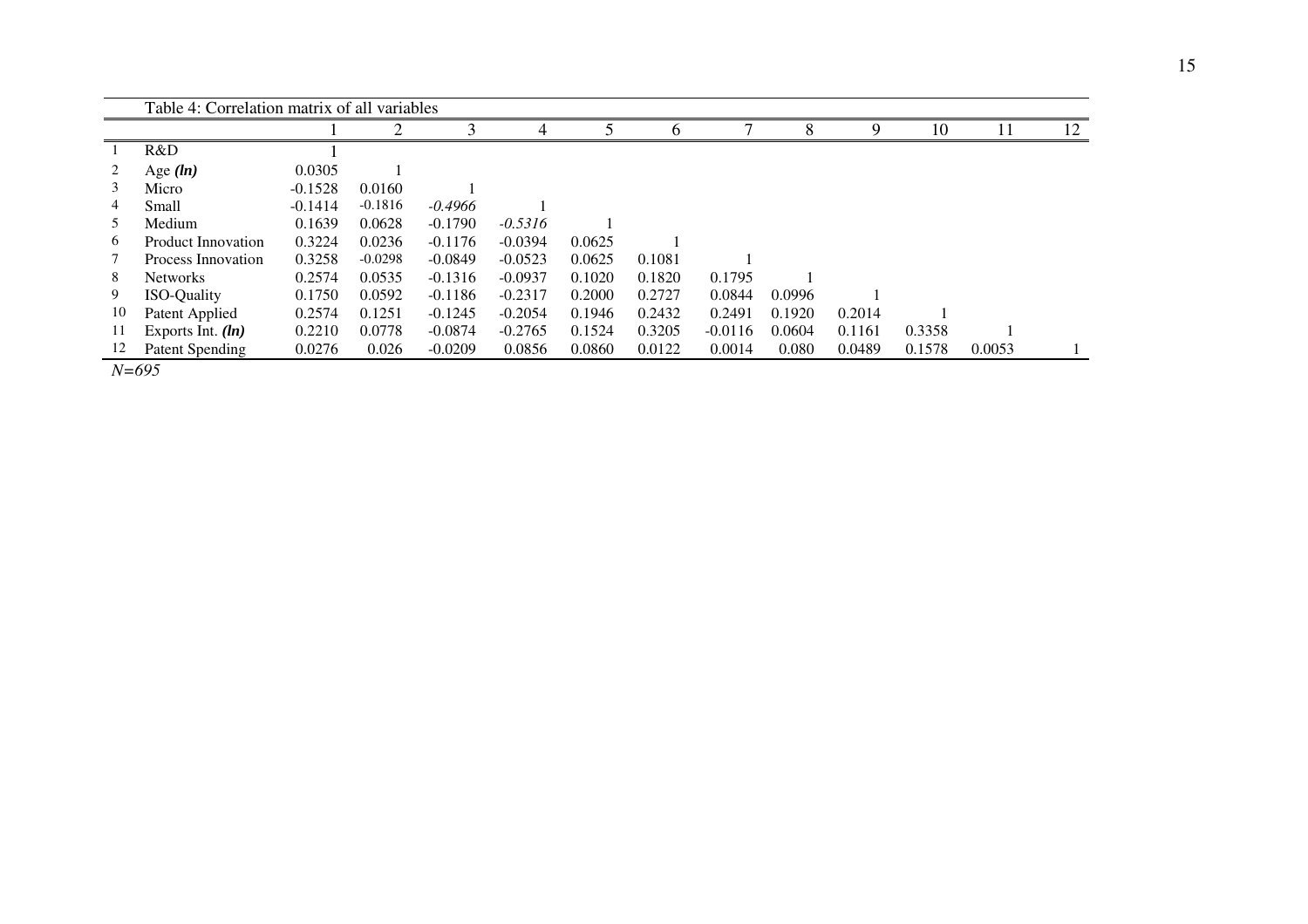#### **4.1. Econometric Models**

## *(a). Bivariate Probit Models*

The bivariate probit model is used for estimation analysis. This estimation method removes the sample selection bias and also presents more accurate parameters through the inclusion of non-innovative firms (Chun and Mun, 2012). For instance, Heckman suggested Heckitprocedure for continuous dependent variables. However, in this case the dependent variables are discrete and the use of Inverse Mills Ratio (IMR) is not an appropriate choice. This study has used bivariate probit model to correct the sample selection bias. Further, the correlation *value i.e.*,  $\rho = 0.4021$  between two dependent discrete variables (patent applied and patent spending) is statistically significant . This indicates that a separate probit model is not a good option for the estimation (Neito and Santamaria, 2010). Bivariate models provide two binary results. Mathematically the two outcomes are determined by the two unobserved latent variables (Cameron and Trivedi, 2009),

$$
y_1^* = x_1 \beta_1 + e_1
$$
 (a)  

$$
y_2^* = x_1 \beta_2 + e_2
$$
 (b)

Both errors  $(e_1, e_2)$  are jointly normally distributed with mean of 0 and variance of 1.  $X_1$  is a vector of explanatory variables common to both outcomes with estimators, β. It is expected to observe the two binary outcomes;

$$
y_1 = \begin{cases} 1 & \text{if } y_1^* > 0 \\ 0 & \text{if } y_1^* \le 0 \end{cases} \quad \text{and} \quad y_2 = \begin{cases} 1 & \text{if } y_2^* > 0 \\ 0 & \text{if } y_2^* \le 0 \end{cases}
$$

Table 5 reports the results of bivariate probit model. Two indicators of firms' innovation performance (patent application and patent spending) are used in the bivariate analysis. Concerning the firms' size, three size dummy variables are named as micro, small and medium enterprises. This strategy allows us to investigate the impact of SMEs on innovation performance more appropriately. Further, an additional dummy variable is introduced for sector *i.e.*, 1= manufacturing sector, 0= services for sector. A result for manufacturing sector is related to the services sector, which is our reference category. Further, the models used robust standard errors method to eliminate the heteroskedasticity.

Micro and small sized firms showed negative association to patent application (see Table 5). This suggests that SMEs has the lower probability to apply for patents. This outcome implies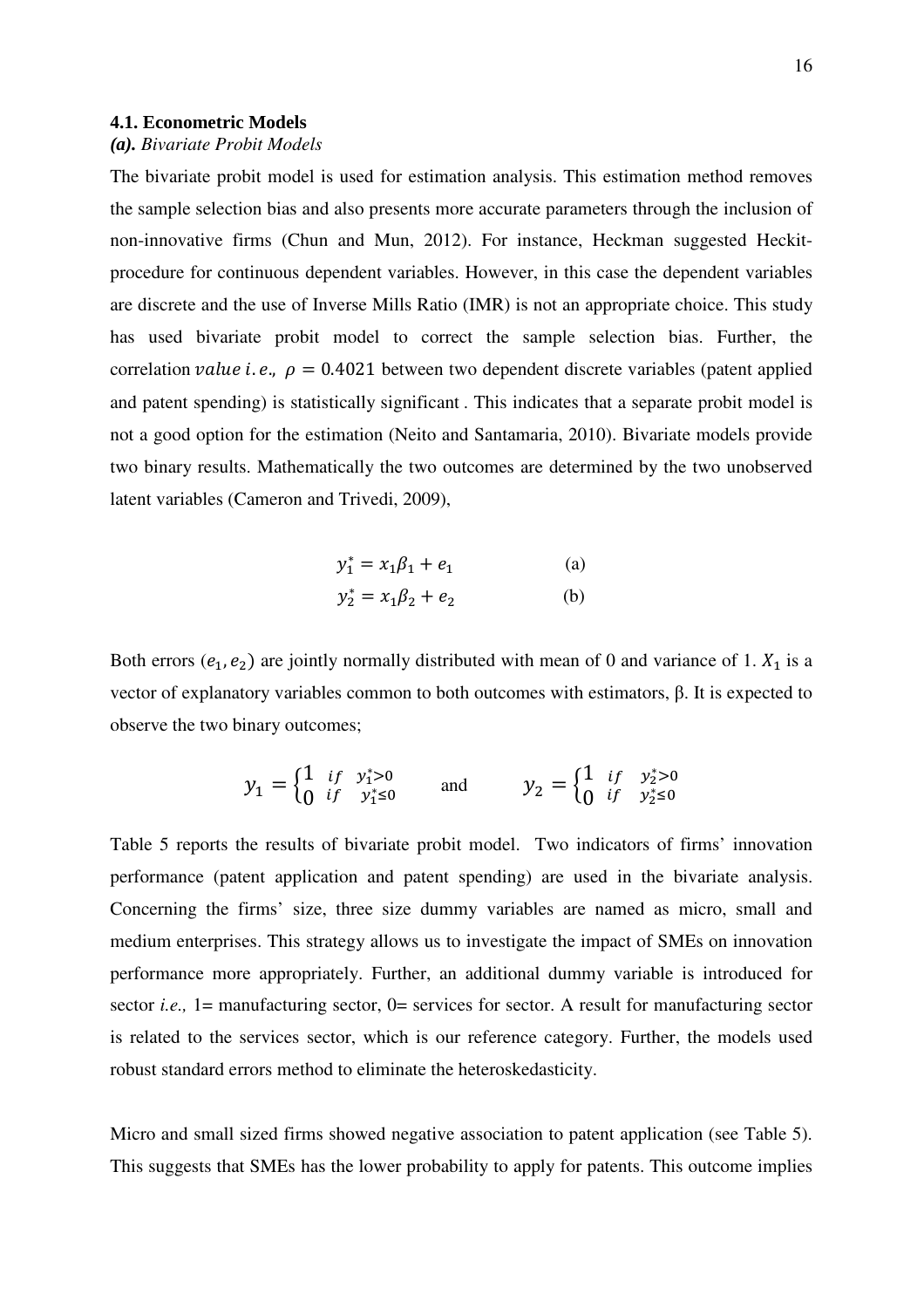that Chilean SMEs have found patents to be expensive in terms of money, time and efforts and their incremental innovation satisfy the customer demands and it is not worth patenting. Alternatively, this finding is in line with Schumpeterian hypothesis which suggest that large firms are more innovative than small firms. Previous studies of Ying (2009); Belitz and Legpas (2014) and Rangone (1999) investigated that SMEs are less innovative due to their resource constraint (financial and non-financial). Similarly, the negative relationship is stronger between micro size firms and patent spending. This indicates that Chilean SMEs are less likely to spend on patenting their products and services. There are two possible outcomes of this relationship; first, perhaps patent spending is not worth for SMEs because of incremental innovation (largely confined to changing product design/shape), second due to financial barriers Chilean SMEs are reluctant to apply or spend on patenting their products and services. In addition, the positive coefficient of age with patent applied indicates that older firms are more experience and competitive and likely to have higher innovation performance than younger firms.

The positive association between undertaking R&D and patent applied shows that 1% increase in R&D would likely to increase the patent application by 40%. Similarly, this relationship is stronger between undertaking R&D and patent spending (see Table 5). Moreover, undertaking R&D positively influence the firm's product and process innovation (see Table 6). Overall, this outcome has supported the first hypothesis and confirms the previous findings of Peter et al. (2013); Stamm and Wennberg (2009); Peter et al. (2013) and Mairesse and Mohnen (2005). This suggests that firms' undertaking R&D significantly improves the firms' innovation output in terms of taking out patent applications and/or product/process innovations. Networks with other firms' and research institutions presented positive impact on the patent application. The coefficient value of network tells that collaboration with other firms and research institutions increases the probability of SMEs patent application by 22%. This result supported the initial hypothesis and the outcome is consistent with the findings of John and Vermeulen (2006); Staveren and Knorringa (2007). However, there is no relationship is found between networks and patent spending. Similarly, firms with ISO quality standards are more likely to spend on patent registration. This suggests that firms with quality programs (e.g., customers focus, employees' participation and scientific methods for decision making) would be more likely to have higher innovation performance.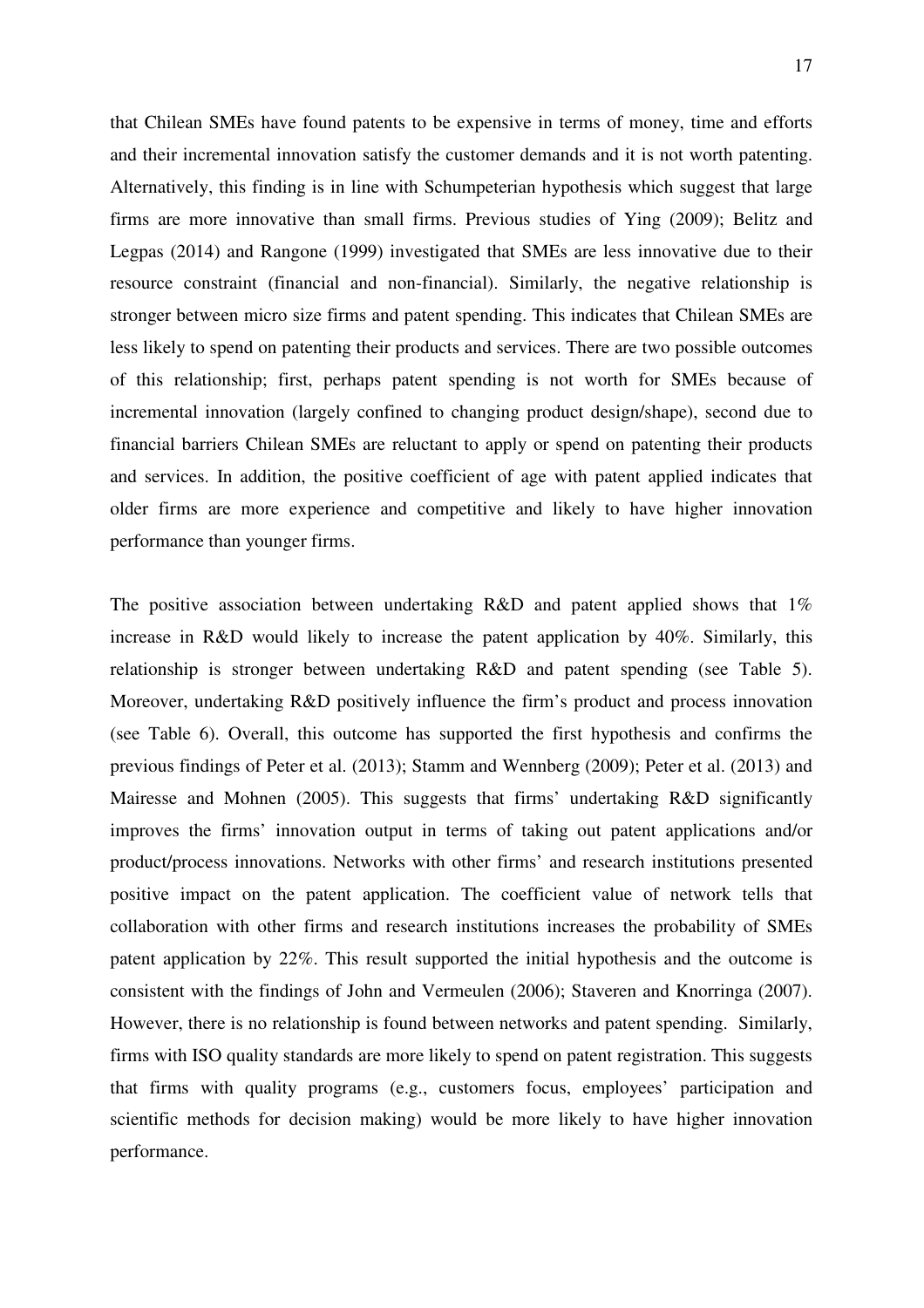The coefficient value of exports which is 0.5071 shows that 1% increase in exports the probability of patent application is rise by 50%. This positive relationship shows that exports significantly improve the firms' innovation performance because exports provide firms more innovative opportunities to compete in the international markets. Any public support (tax incentive or subsidies) related to firm's innovation activities have positive and significant impact on the firm's patent application (See Table 5). Lastly, the sector dummy variable (*i.e.,* services sector) showed positive association to firm's patent spending. This apparently indicates that firms in the services sector are more likely to be naturally flexible and spends on patent registration. The value of *rho* is estimated at 0.41. It is positive signed and statistically significant different from zero in a *Wald* test, indicating that the two outcomes are related and some unobserved factors (*e.g.,* university-linkages, external R&D, patent citation) are positively related to both dependent variables.

| Table 5: Bivariate probit regression analysis (using Maximum likelihood method) |                       |           |                        |           |  |  |  |  |
|---------------------------------------------------------------------------------|-----------------------|-----------|------------------------|-----------|--|--|--|--|
|                                                                                 | <b>Patent Applied</b> |           | <b>Patent Spending</b> |           |  |  |  |  |
| Independent variables                                                           | Coefficients          | $z-value$ | Coefficients           | $z-value$ |  |  |  |  |
| Micro $(1-10)$                                                                  | $-0.8954***$          | $-3.48$   | $-1.1124***$           | $-4.40$   |  |  |  |  |
|                                                                                 | (0.2575)              |           | (0.2528)               |           |  |  |  |  |
| Small (11-100)                                                                  | $-0.6831***$          | $-3.55$   | $-0.5978***$           | $-3.23$   |  |  |  |  |
|                                                                                 | (0.1921)              |           | (0.1852)               |           |  |  |  |  |
| Medium (101-250)                                                                | $-0.1215$             | $-0.62$   | $-0.2708$              | $-1.40$   |  |  |  |  |
|                                                                                 | (0.1969)              |           | (0.1941)               |           |  |  |  |  |
| Log Age                                                                         | $0.1714*$             | 1.93      | $-0.0005$              | $-0.01$   |  |  |  |  |
|                                                                                 | (0.0886)              |           | (0.0753)               |           |  |  |  |  |
| R&D Undertaking                                                                 | $0.4060***$           | 3.44      | 0.5905***              | 5.21      |  |  |  |  |
|                                                                                 | (0.1180)              |           | (0.1132)               |           |  |  |  |  |
| <b>Networks</b>                                                                 | 0.2299*               | 1.70      | 0.1344                 | 1.06      |  |  |  |  |
|                                                                                 | (0.1349)              |           | (0.1267)               |           |  |  |  |  |
| <b>ISO-Quality Standards</b>                                                    | 0.0488                | 0.36      | $0.2193*$              | 1.78      |  |  |  |  |
|                                                                                 | (0.1349)              |           | (0.1231)               |           |  |  |  |  |
| Log Export Intensity (US\$)                                                     | $0.5071**$            | 2.24      | 0.2889                 | 1.09      |  |  |  |  |
|                                                                                 | (0.2255)              |           | (0.2647)               |           |  |  |  |  |
| Public Support (Innovation)                                                     | $0.3295**$            | 2.08      | $-0.1396$              | $-0.91$   |  |  |  |  |
|                                                                                 | (0.1585)              |           | (0.1535)               |           |  |  |  |  |
| Sector (dummy)                                                                  | 0.1449                | 0.40      | $1.1604**$             | 2.03      |  |  |  |  |
|                                                                                 | (0.3500)              |           | (0.5727)               |           |  |  |  |  |
| Constant                                                                        | $-1.2923**$           | $-2.54$   | $-1.5032**$            | $-2.32$   |  |  |  |  |
|                                                                                 | (0.5078)              |           | (0.6467)               |           |  |  |  |  |
| Rho                                                                             | $0.4126***$           | 6.31      |                        |           |  |  |  |  |
|                                                                                 | (0.0657)              |           |                        |           |  |  |  |  |
| Wald Test rho = 0 $Chi2(1) = 31.2019$ p-value>Chi2 = 0.000                      |                       |           |                        |           |  |  |  |  |

*N=696. \*\*\* p<0.01, \*\*p<0.05, \*<0.10. Robust standard errors are reported in parentheses.*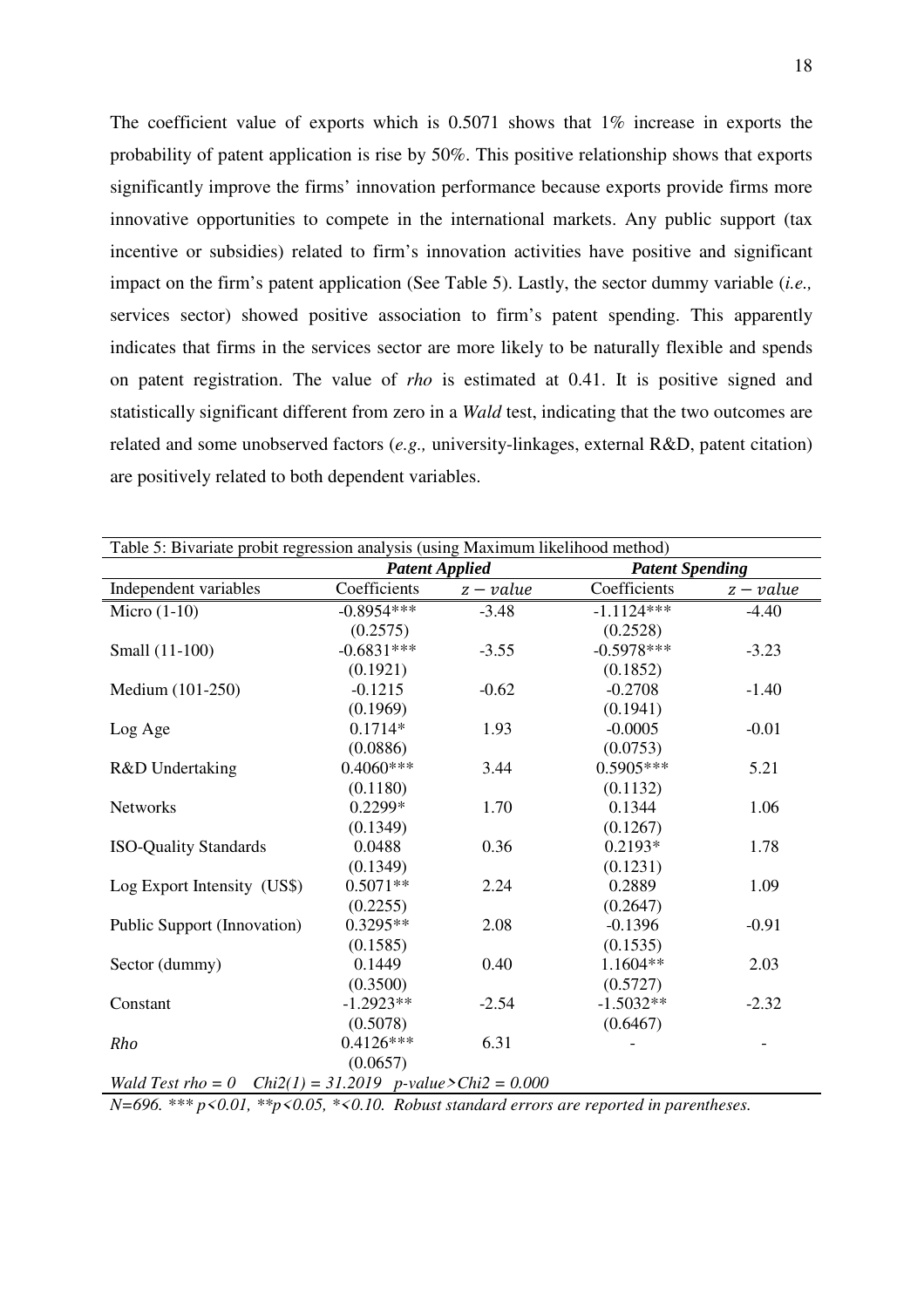Table 6 provide information on the determinants (*e.g.,* R&D, networks and quality) of product and process innovation. The coefficient of micro firms' shows negative association to product innovation. This outcome is in line with the previous finding in Table 5. This result indicates that the probability of micro firms is lower to introduce product innovation. This finding suggests that micro firms have low innovation activities. However, the parameters of other size groups present no statistical association with product and process innovations. Overall, the negatively signed coefficients of firms' size (SMEs) imply that Chilean SMEs are less innovative due to resource constraint.

Additionally, SMEs external relationship with other firms and research institutions has a significant impact on the firms' innovation performance. This result has accepted the prior expectation and supported the finding of Subrahmanya (2012) which states that SMEs external linkages has positive impact on the firms' innovation performance. Further, the coefficient of exports which shows that 1% increase in the exports the probability of product innovation is rise by 69% which is strong evidence for the positive relationship between exports and product innovation. This outcome suggests that SMEs penetration in international markets significantly boost their innovation performance.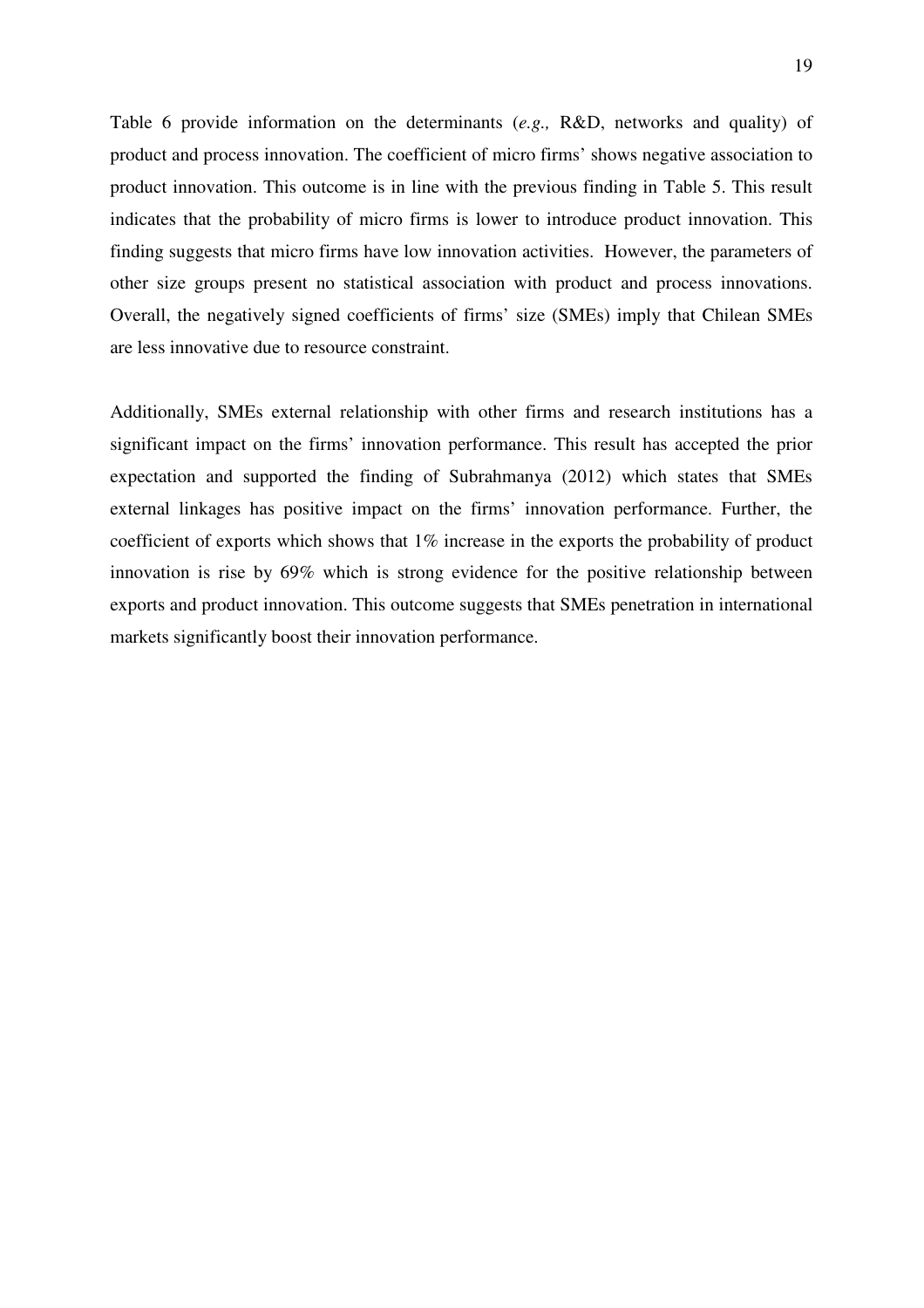| I able 6: Bivariate probit regression analysis |              |                                                    |                           |           |  |  |  |  |  |
|------------------------------------------------|--------------|----------------------------------------------------|---------------------------|-----------|--|--|--|--|--|
|                                                |              | <b>Product Innovation</b>                          | <b>Process Innovation</b> |           |  |  |  |  |  |
| <b>Independent Variables</b>                   | Coefficients | $z - v$ laue                                       | Coefficients              | $z-value$ |  |  |  |  |  |
| Micro $(1-10)$                                 | $-0.5280**$  | $-2.30$                                            | $-0.2447$                 | $-1.08$   |  |  |  |  |  |
|                                                | (0.2296)     |                                                    | (0.2275)                  |           |  |  |  |  |  |
| Small (11-100)                                 | $-0.3044$    | $-1.58$                                            | $-0.1867$                 | $-1.01$   |  |  |  |  |  |
|                                                | (0.1931)     |                                                    | (0.1842)                  |           |  |  |  |  |  |
| Medium (101-250)                               | $-0.2677$    | $-1.28$                                            | $-0.1332$                 | $-0.66$   |  |  |  |  |  |
|                                                | (0.2092)     |                                                    | (0.2011)                  |           |  |  |  |  |  |
| Log Age                                        | 0.0217       | 0.31                                               | $-0.0993$                 | $-1.38$   |  |  |  |  |  |
|                                                | (0.0710)     |                                                    | (0.0721)                  |           |  |  |  |  |  |
| R&D Undertaking                                | $0.7390***$  | 6.67                                               | 0.7814***                 | 7.19      |  |  |  |  |  |
|                                                | (0.1107)     |                                                    | (0.1086)                  |           |  |  |  |  |  |
| Networks (S&T)                                 | $0.3735***$  | 2.83                                               | $0.2129*$                 | 1.69      |  |  |  |  |  |
|                                                | (0.1319)     |                                                    | (0.1269)                  |           |  |  |  |  |  |
| <b>ISO-Quality Standards</b>                   | 0.0756       | 0.62                                               | 0.1716                    | 1.49      |  |  |  |  |  |
|                                                | (0.1223)     |                                                    | (0.1148)                  |           |  |  |  |  |  |
| Log Export Intensity (US\$)                    | $0.6907***$  | 2.72                                               | $0.3802*$                 | 1.80      |  |  |  |  |  |
|                                                | (0.2537)     |                                                    | (0.2103)                  |           |  |  |  |  |  |
| Public Support (Innovation)                    | 0.2326       | 1.42                                               | 0.0388                    | 0.26      |  |  |  |  |  |
|                                                | (0.1637)     |                                                    | (0.1521)                  |           |  |  |  |  |  |
| Sector (dummy)                                 | 0.1831       | 0.59                                               | $-0.0080$                 | $-0.03$   |  |  |  |  |  |
|                                                | (0.3095)     |                                                    | (0.3157)                  |           |  |  |  |  |  |
| Constant                                       | $-0.9931*$   | 1.82                                               | 0.0972                    | 0.22      |  |  |  |  |  |
|                                                | (0.5441)     |                                                    | (0.4451)                  |           |  |  |  |  |  |
| Rho                                            | $0.3361***$  | 4.86                                               |                           |           |  |  |  |  |  |
|                                                | (0.0691)     |                                                    |                           |           |  |  |  |  |  |
| Wald Test $rho = 0$                            |              | $Chi2(1) = 20.1406$ <i>p-value&gt;Chi2</i> = 0.000 |                           |           |  |  |  |  |  |

Table 6: Bivariate probit regression analysis

*N=696. \*\*\* p<0.01, \*\*p<0.05, \* p<0.10. Robust standard errors are reported in parentheses.* 

## **5. Conclusion**

This paper had used bivariate probit models to analyze the innovation performance of Chilean SMEs. This study addressed the research question *i.e.,* why SMEs are less innovative? Specifically, SMEs investment in knowledge based assets may accelerate their innovation output. The negative association between firms' size categories and patent application/spending and product innovation suggested that Chilean SMEs had resource constraint. The cost of innovation in terms of patents and product innovation significantly reduced their innovation performance. On the other hand, knowledge based resources such as R&D, networks and quality methods showed positive association to firms' innovation performance. These results suggested that SMEs require to increasing level of investment in knowledge based assets (R&D, networks and quality methods). However, figure 1 showed that large firms were more innovative than any other size bands.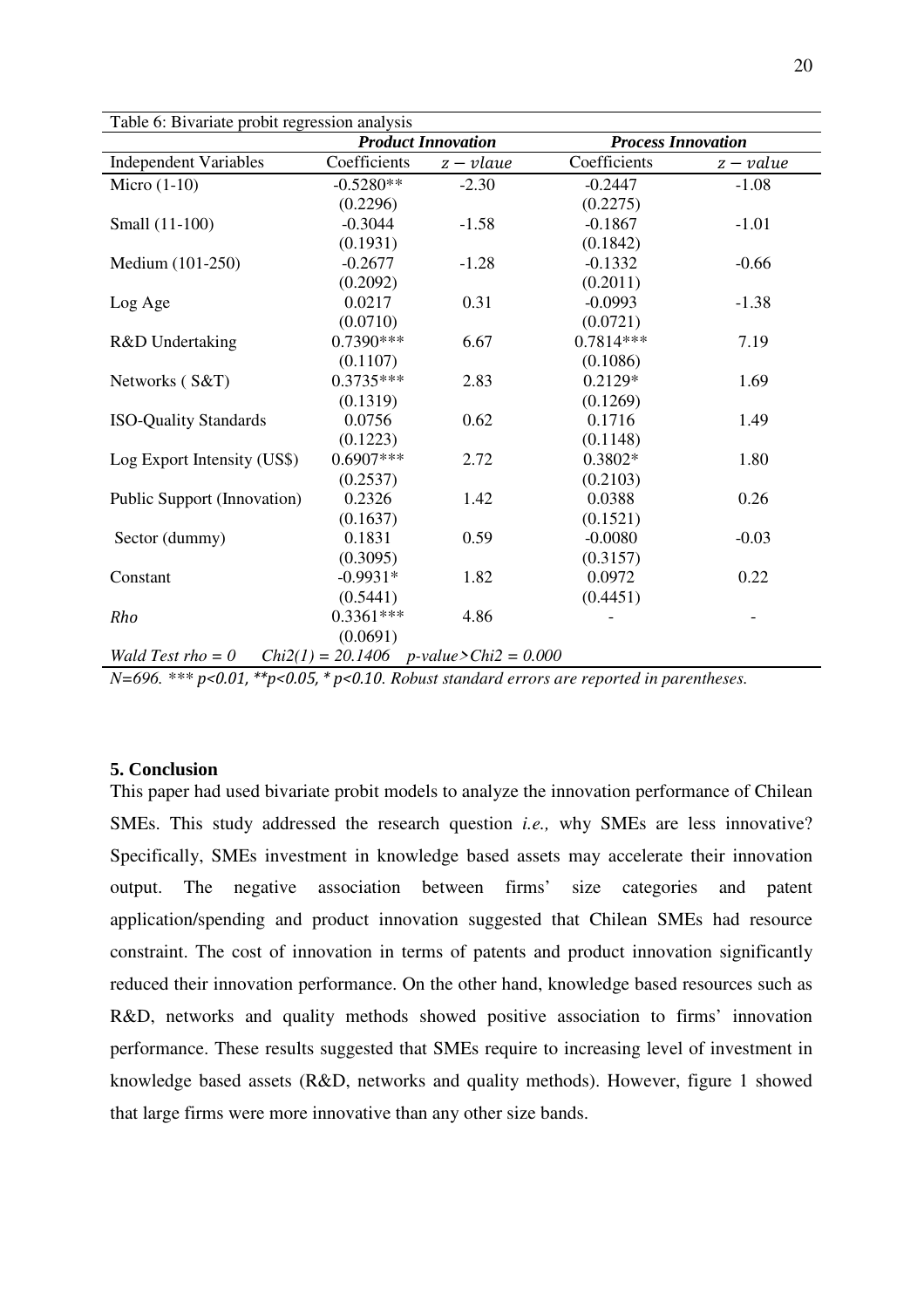Concerning the contribution of this paper, to the best of my knowledge hardly any micro level study is available on the analysis of Chilean SMEs innovation performance. This empirical study provides contribution to the existing knowledge. Moreover, there is scarcity of empirical studies which investigates the innovation performance using multiple dependent variables (patent application, patent spending and product/process innovation). This study would fill that gap within the country specific characteristics.

In spite of the positive relationship between networks and innovation performance, Chilean firms' still have weak linkages with other firms and research institutions. They require strong linkages with research universities for joint R&D projects. Policy makers shall encourage firms' network relations. Similarly, it is investigated that only a few percent of firms are receiving public support for innovation activities. This implies that policy makers shall revisit the innovation policy to ensure that firms can maximize benefits from such public support programs. In other words, complicated and bureaucratic procedures for applying to such programs must be minimized without discrimination of firm size. Lastly, this study has certain limitations such as non availability of information on patent citations, type of linkages and specifically what type of innovation support programs firms have received. Having information on these variables may provide more appropriate ways to investigate their innovation performance. This study has not addressed the causality between exporting and innovation. It could be analysed in the future.

#### **6. References**

Adams, Adam (1982). Barriers to Product Innovation in Small Firms: Policy Implication, International Small Business Journal, 1, 67-87.

Alvarez, Roberto; Crespi, Gustavo.,(2012). Public Programs, Innovations and Firm Performance in Chile, Working Paper, IDB-IN-375, 1-43.

Amoros, E.Jose; Romani; Atienza (2008). Formal and Informal Equity Funding in Chile, Estudios de Economia, 35, 2, 179-194.

Anh, Ngoc; Chuc., (2008). Innovation and Export of Vietnam's SMEs sector, European Journal of Development Research, 2, 262-280.

Aquilina, M. Rainer, K. and Pietrobelli C. (2006). Factors substitution, average firm size and economic growth, Small and Business Growth, 26, 230-214.

Barney B. J. (1991). Firm Resources and Sustained Competitive advantage, Journal of Management, 17, 1, 99-120.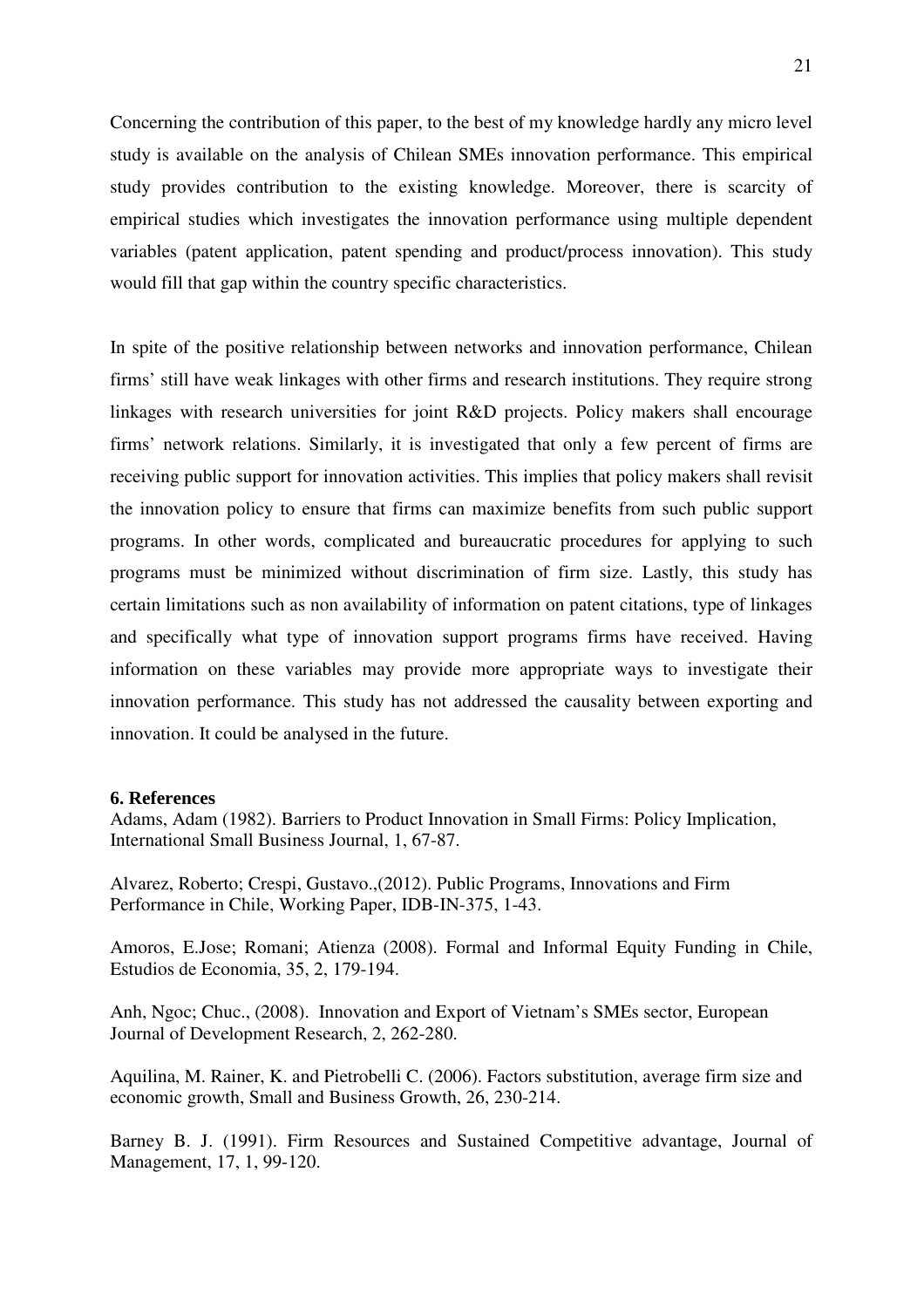Beck T., Demirguc-Kunt, A. and Levine, R. (2005). SMEs, Growth and Poverty: Cross country evidence, Journal of Economic Growth, 10, 3, 199-229.

Belitz, Heike; Lejpras.,(2014). Financing Patterns of Innovative SMEs and the Perception of Innovation, Discussion Paper, 1353, 1-26.

Bjerk, Lina; Johansson, Sara (2014). Innovation and Firm Collaboration-An Exploration of Survey Data, Working Paper 383, CESIS, 1-24.

Bratti, Massimiliano; Felice, Giulia (2012). Are Exporters Are More Likely to Introduce Product Innovations? The World Economy, 35, 11, 1559-1598.

Cameron, A. Colin; Trivedi, K. Pravin (2009). Microeconometrics Using Stata, Stata Press Publication, Texas, 515-516.

Cantner, Uwe; Conti, Elisa; Meder, A. (2010). Networks and Innovation: The Role of Social Assets in Exploring Firms Innovative Capacity, European Planning Studies, 18, 12, 1937- 1956.

Castellani, D. (2002). Export Behaviour and Productivity Growth: Evidence from Italian Manufacturing Firms, Journal of Weltwirtschaftliches Archive', 138, 4, 605-628.

Chapman, R. and Al-Khawaldeh K. (2002). TQM and labour productivity in Jordanian industrial companies, The TQM Magazine, 14, 4, 248-262.

Chun, Hynbae; Mun, Sung-Bae (2012). Determinants of Cooperation in Small and Medium Enterprises, Small Business Economics, 39, 419-436.

Cohen, W, M, Levinthal D, A (1990). Absorptive Capacity: A New Perspective on Learning and Innovation, Administrative Science Quarterly, 35, 1, 128-152.

Cohen, W, M, Levinthal D, A (1989). Innovation and learning: the two faces of R&D, The Economic Journal, 99, 397, 569-596.

Drnovsek, M. (2004). Job Creation Process in Transition Economy, Journal of Business Economics, 23, 3, 179-188.

Dundas-Hewitt, N. (2006). Resources and Capability Constraints to Innovation in Small and Large Plants, Small Business Economics, 26, 3, 257-277.

Fabrizio, R. K. (2009). Absorptive capacity and search for innovation, Research Policy 38, 2, 255-267.

Fosfuri, A. and Tribo A. J. (2008). Exploring the antecedents of potential absorptive capacity and its impact on innovation performance, The International Journal of Management Science, 36, 2, 187-187.

Friestsch, Rainer., (2013). SMEs Patenting, An Empirical Analysis in Nine Countries, Discussion Paper 36, 1-23.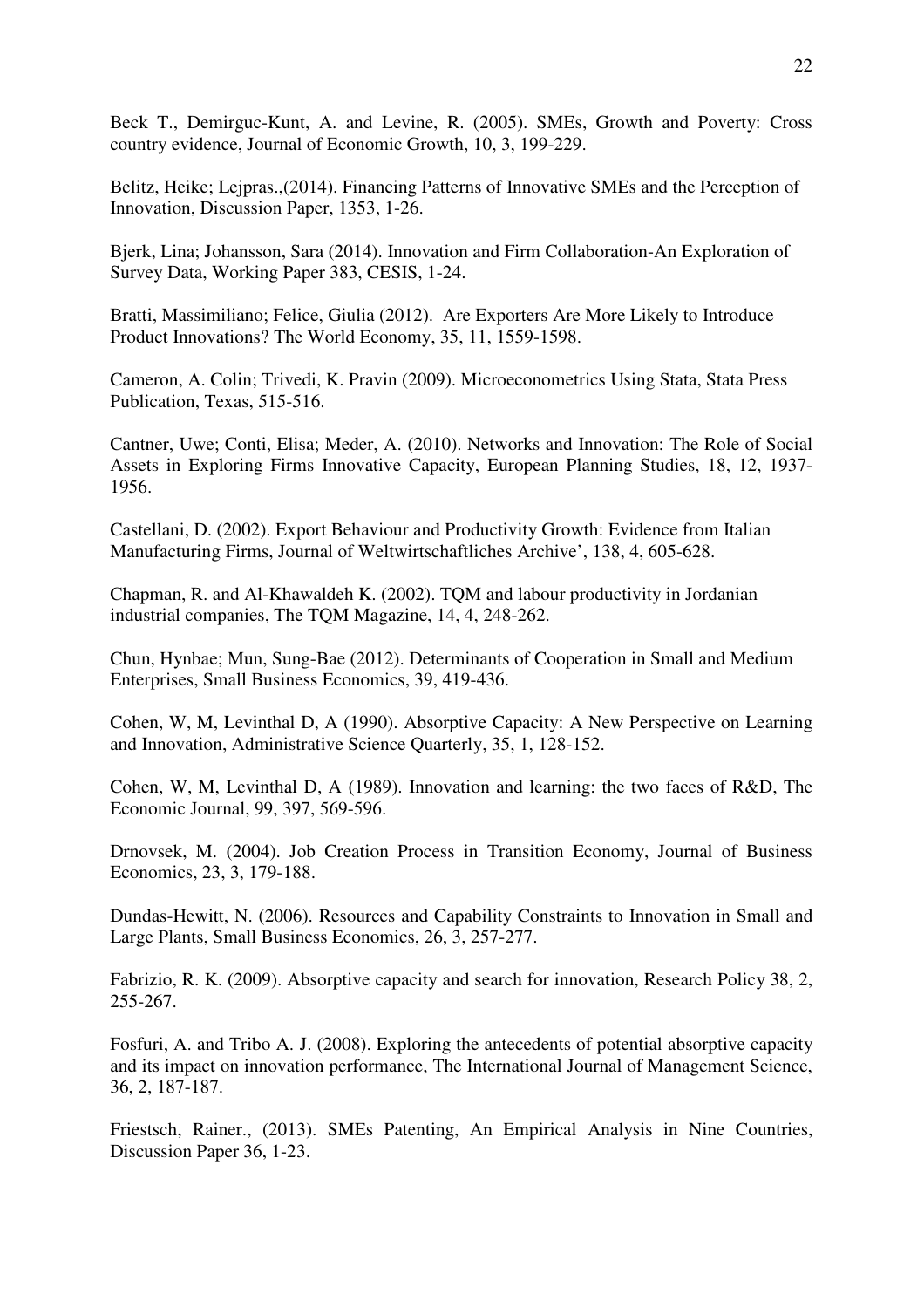Fukugama, Nobuya (2006). Determining Factors in Innovation of Small Firm Networks: A Case of Cross Industry Groups in Japan, Small Business Economics, 27, 181-193.

Ganotakis, Panagiotis; Love H. James (2011). R&D, Product Innovation and Exporting: Evidence from UK New Technology Based Firms, Oxford Economics Papers, 63,2, 279-306.

Gatignon, H. and Xuereb-Marc J. (1997). Strategic Orientation of the Firm and New Product Performance, Journal of Marketing Research, 34, 1, 77-90.

Galunic C., D. and Rodan, S. (1998). Resource Recombination in the firm: knowledge structures and the Potential for Schumpeterian Innovation, Strategic Management Journal 19, 12, 1193-1201.

Gebreeyesus, Mulu; Mohenen.,(2013). Innovation Performance and Embeddness in Networks: Evidence from the Ethiopean Footwear Cluster, World Development, 41, 302-316.

Ghoneim, F, A. (2003). Intellectual property in Arab Countries: SMEs as Copyright Owners and/or Copyright users, Centre for International Private Enterprise, 1-11.

Gronum, S., Verreyne, L., Kastelle, J. (2012). The Role of Networks in Small and Medium-Sized Enterprise and Firm Performance, Journal of Small Business Management, 50, 2, 257- 282.

Hagedoorn, John; Cloodt, Myriam (2003). Measuring Innovative Performance: Is There an Advantage In Using Multiple Indicators? Research Policy, 32, 1365-1379.

Harris, R. (2008). Models of Regional Growth: Past, Present and Future, CPPR, SERC & University of Glasgow,Glasgow, 1-55.

Harris, R. McAdam, R. and Reid, R. (2012). The Effect of Business Improvement Methods on Innovation in SMEs', Discussion Paper, Glasgow, 1-11.

Harris, R. and Trainor, M. (1995). Innovation and R&D in Northern Ireland Manufacturing, A Schumpeterian approach, Journal of Regional Studies, 27, 7, 593-604.

Harris, R. and Li, Q., C (2009). Exporting, R&D, and Absorptive Capacity in UK establishments', Oxford Economic Papers, 61, 1, 74-103.

Harris, I.D. Richard; Moffat, John (2012). R&D, Innovation & Exporting in Britain: Empirical Analysis, Working Paper, Glasgow, 28, 1-43.

Harris, I.D. R. and Reid, R. (2010). The role of knowledge in Lowering Barriers to Internationalisation, Conference paper, Glasgow, 1-33.

Hoang, T. D., Igel, B. Laosirihongthong, T. (2010). Total Quality Management (TQM) Strategy and Organizational Characteristics: Evidence from recent WTO member, Total Quality Management, 21, 9, 931-951.

Holgersson, Marcus (2013). Patent Management in Entrepreneurial SMEs: A Literature Review on Empirical Study of Innovation Appropriation, R&D Management, 43, 1, 21-36.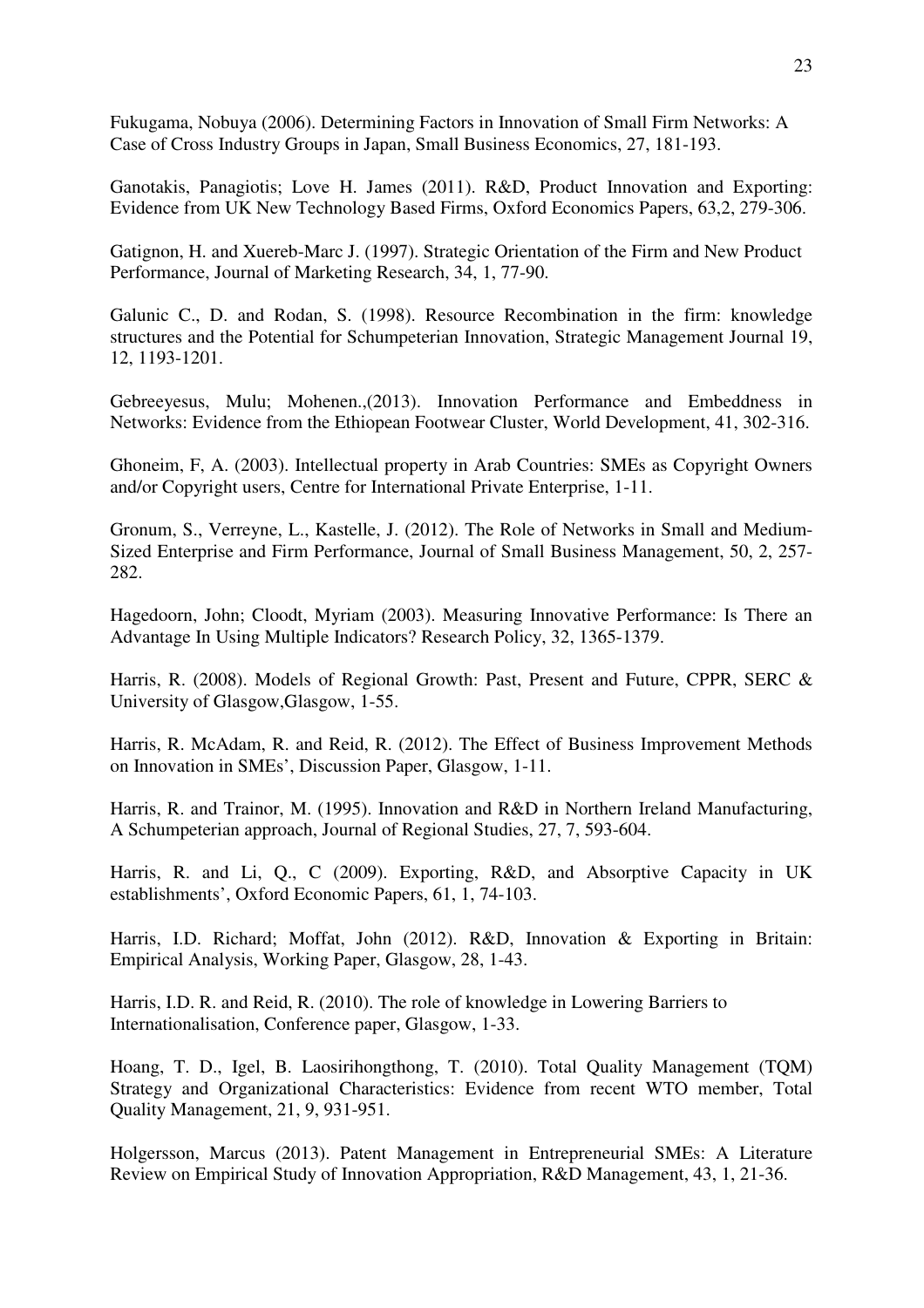Jong De, Jeroen; Vermeulen, M, Patrick (2006). Determinants of Product Innovation, International Small Business Journal, 24, 6, 587-609.

Karlsson, Charlie and Olsson (1998). Product Innovation in Small and Large Enterprises, Small Business Economics, 10, 31-46.

Kinoshita, Y. (2001). R&D and Technology spillovers through FDI: Innovation and Absorptive Capacity, International Trade and Transition Economics, Discussion Paper, 2775, 1-24.

Katila, Riitta, (2000). Measuring Firm Innovation Performance, Journal of Business Performance Measurement, 2, 180-193.

Katila, R. and Shane, S. (2005). When Does Lack of Resources Make New Firms Innovative? Academy of Management Journal, 48, 5, 814-829.

Kim, R. P (2000). R&D and Firm Size in the Information and Telecommunications Industry of Korea, Small Business Economics, 15, 3, 183-192.

Koberg, Ralph; Watson, John (2012). The Impact of Total Quality Management Adoption on Small & Enterprises Financial Performance, Accounting and Finance, 52, 421-438.

Knight A. G. and Cavusgil, S. T. (2004). Innovation, organizational capabilities and the born global firm, Journal of International Business Studies, 35, 124-141.

Meuleman, Miguel; Maeseneire (2012). Do R&D Subsidy Affect SMEs Access to External Finance, Research Policy, 41, 3, 580-590.

 Moktan, S. (2007). Development of Small and Medium Enterprises in Bhutan: Analyzing Constraints to Growth, Journal of South Asian Survey, 14, 2, 251-282.

Lane, J. Peter and Lubatkin, M. (1998). Relative Absorptive Capacity and Interorganizational Learning, Journal of Strategic Management, 19, 461-477.

Lu, W. J. and Beamish W. P. (2006). SME internationalization and performance: Growth vs. profitability', Journal of International Entrepreneurship 4, 1, 27-48.

Lumpkin G, T. and Dess G. G. (1996). Clarifying the Entrepreneurial Orientation Construct and Linking IT to Performance, Academy of Management Review, 21, 1, 135-172.

Lussier, N. Robert; Halabi, E. Claudia (2008). An Analysis of Small Business in Chile: A Correlational Study, Journal of Small and Enterprise Development, 15, 3, 490-503.

Mairesse, Jacques; Mohnen, Pierre (2005). The Importance of R&D for Innovation: A Reassessment using French Survey Data, Journal of Technology Transfer, 30, 1, 183-197.

Malik, Alam, Shahab; Iqbal, Zahid.,(2010). TQM Practices & Organizational Performance: Evidence From Pakistani SMEs: International Journal of Engineering & Technology, 10, 4, 20-25.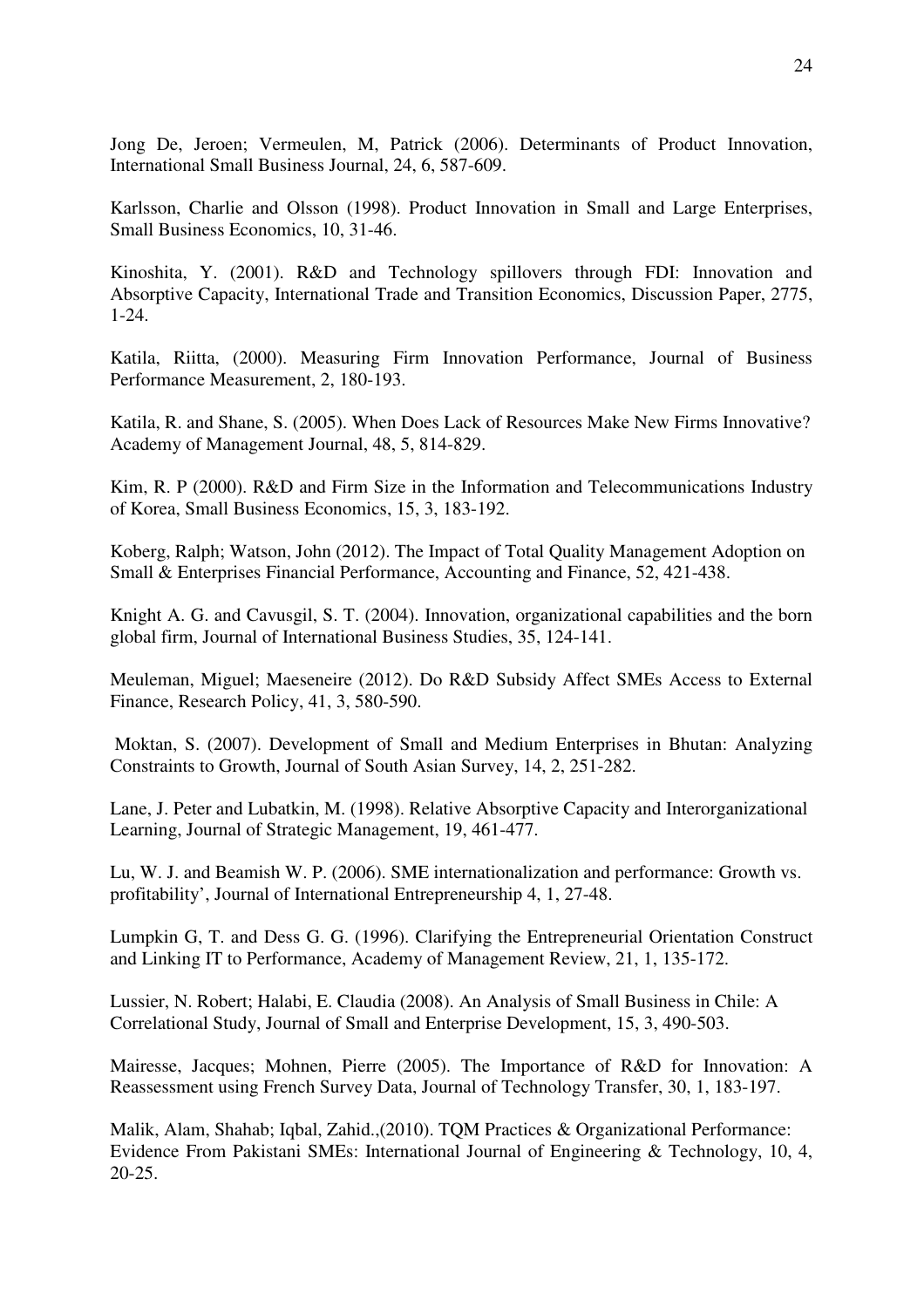Musolesi, Antonio; Huiban-Piere; (2010). Innovation and Productivity in Knowledge Intensive Business Services, Journal of Productivity Analysis, 34, 63-81.

Narula, Ranjeesh (2004). R&D Collaboration by SMEs: A New Opportunities and Limitations in the Face of Globalization, Technovation, 1-17.

Neito, Maria; Santamaria,(2010). Technological Collaboration: Bridging the Innovative gap between Small & Large Firms; Journal of Small Business Management, 48, 1, 44-69.

Ortiz, Arias, Elena; Crespi, Gustavo.,(2013). Innovation for Economic Performance: The Case of Latin American Firms, Working Paper, 028, 1-33.

Penrose, E. (1995), 'The Theory of the Growth of the Firm', 3<sup>rd</sup> Edition, New York, Oxford University Press, 35-50.

Peter, Bettina; Roberts J, Mark; Vuong, Anh, Van; Fryges, H (2013). Firm R&D, Innovation and Productivity in German Industry, Conference Paper, Germany, 1-35.

Podler, Michael; Leeuwen, George.,(2010). Product, Process and Organizational Innovation: Drivers, Complementarity and Productivity Effects, Working Paper, 28, 1-42.

Radas, S. and Bozic, L. (2009). The antecedents of SMEs innovativeness in an emerging Transition economies, Technovation, 29, 6-7, 438-450.

Rangone, A. (1999). A Resource based View Approach to strategy Analysis in Small and Medium Sized Enterprises, Journal of Small Business Economics, 12, 3, 233-248.

Saleh, S. Ali and Ndubisi, O. N. (2006), 'An Evaluation of SME Development in Malaysia', International Review of Business Research Papers, 2, 1, 1-14.

Smallbone, D. Welter F. I., Nina, Slonimski, A. (2001).The contribution of small and medium enterprise to Economic development in Ukraine and Belarus: Some policy perspectives, Small Business Economics, 11, 3, 253-273.

Spithoven, Andre; Vanhaverbeke, Wim; Roijakkers, Nadine (2013). Open Innovation Practices in SMEs and Large Enterprises, Small Business Economics, 1-27.

Stam, E. and Wennberg, K. (2009). The role of R&D in new firm growth, Small Business Economics, 33, 1, 77-89.

Staveren, van, I. and Knorringa, P. (2007). Unpacking Social Capital in Economic Development: How social relations matter, Review of Social Economy LXV, 1, 107-135.

Subramanya, M.H.Bala (2012). Technological Innovation in Indian SMEs: Need, Status and Policy Imperatives, Current Opinion in Creativity, Innovation and Entrepreneurship, 1, 2, 1-6.

Teiklinck Peter, Spithoven Andre (2013). Research Collaboration & R&D outsourcing: Different R&D personnel Requirements in SMEs, Techonovation, 33, 142-153.